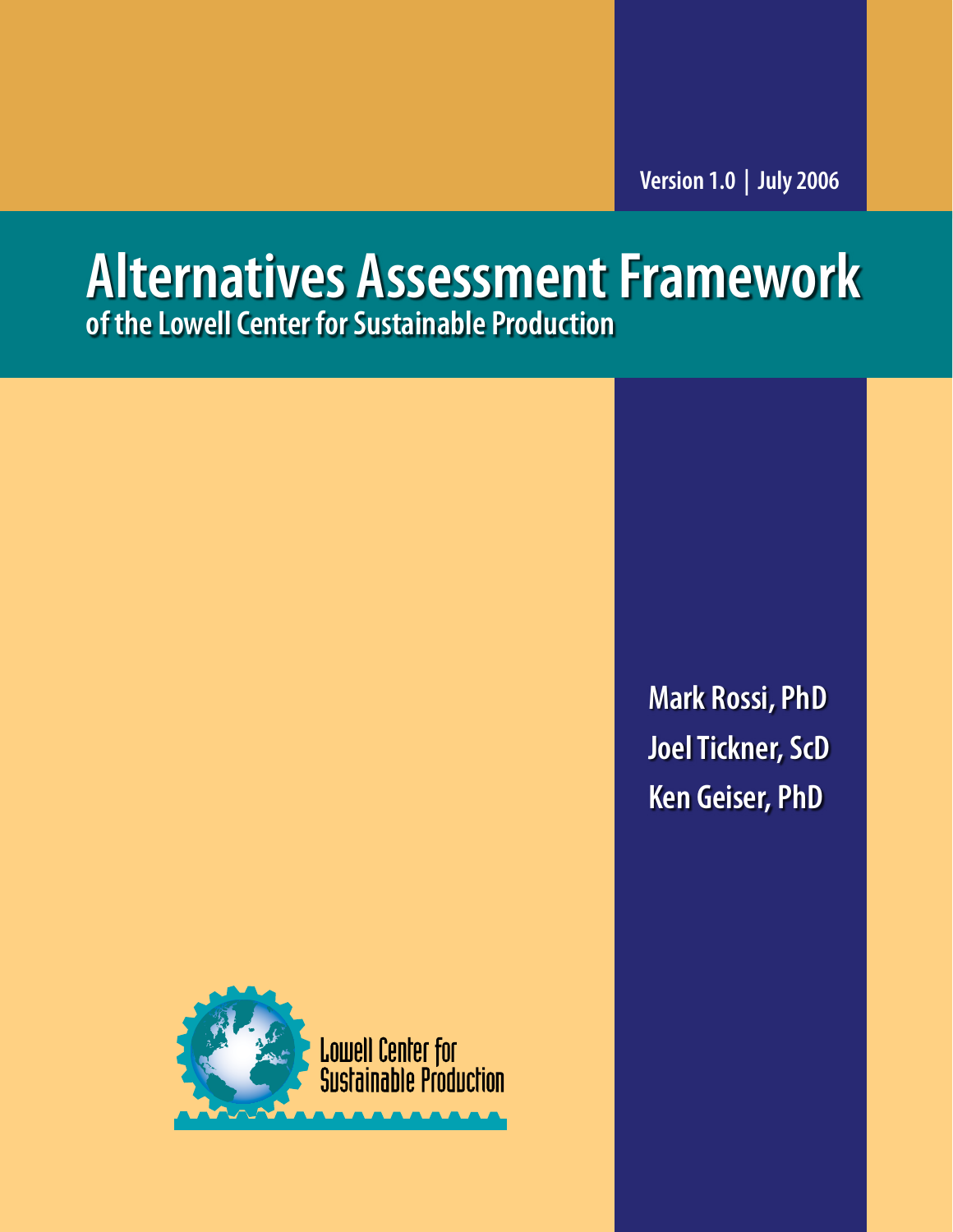**Mark Rossi**, PhD, is a Research Fellow at the Lowell Center for Sustainable Production and is the Research Director at Clean Production Action. He has a PhD in Environmental Policy from the Massachusetts Institute of Technology.

**Joel Tickner**, ScD, is Assistant Professor in the Department of Community Health and Sustainability at the University of Massachusetts Lowell where he is Director of the Chemicals Science and Policy Project.

**Ken Geiser**, PhD is Professor in the Department of Work Environment, University of Massachusetts Lowell and Co-Director of the Lowell Center for Sustainable Production.

### **Acknowledgements**

The Lowell Center Alternatives Assessment Framework grew from conversations with leading thinkers in cleaner production, risk assessment, green chemistry, sustainable materials, and product design. We are particularly indebted to the many individuals who have shared with us their insights, criticisms, and ideas on how to perform alternatives assessments. Liz Harriman, Pamela Civie, Janet Clark, Michael Ellenbecker, and Carole LeBlanc of the Massachusetts Toxics Use Reduction Institute along with Cathy Crumbley, David Kriebel, Margaret Quinn, and Catherine Galligan of the Lowell Center for Sustainable Production have been a consistent source of guidance and support over the past three years.

Sally Edwards of the Lowell Center has been an invaluable collaborator over the course of the alternatives assessment project, especially in the writing of the papers for the Lowell Workshop. The input from the 40 participants in the three-day Lowell Center Workshop on Designing and Selecting Safer Alternatives workshop—held in December 2004<sup>1</sup> led to a significant re-framing of the framework. Finally we are grateful to Vibeke Bernson, Clive Davies, Kathy Hart, Tom Lent, Lothar Lissner, Lara Sutherland, and Kathleen Vokes for their detailed and thoughtful review of this paper. We view this alternatives assessment framework as an evolving process and welcome suggestions and inputs to improve and expand it. We take full responsibility for flaws that remain in this framework.

This paper was produced by the Lowell Center's Chemicals Policy Initiative, whose objectives are to significantly advance policy dialogue on reforming chemicals policy in the United States; assist in the development of sustainable chemicals management outside the US; encourage the development and use of safer alternatives by creating and promoting a comprehensive framework for alternatives assessment; and identify tools and appropriate ways of assisting green chemistry innovation and safer supply chain management of chemicals.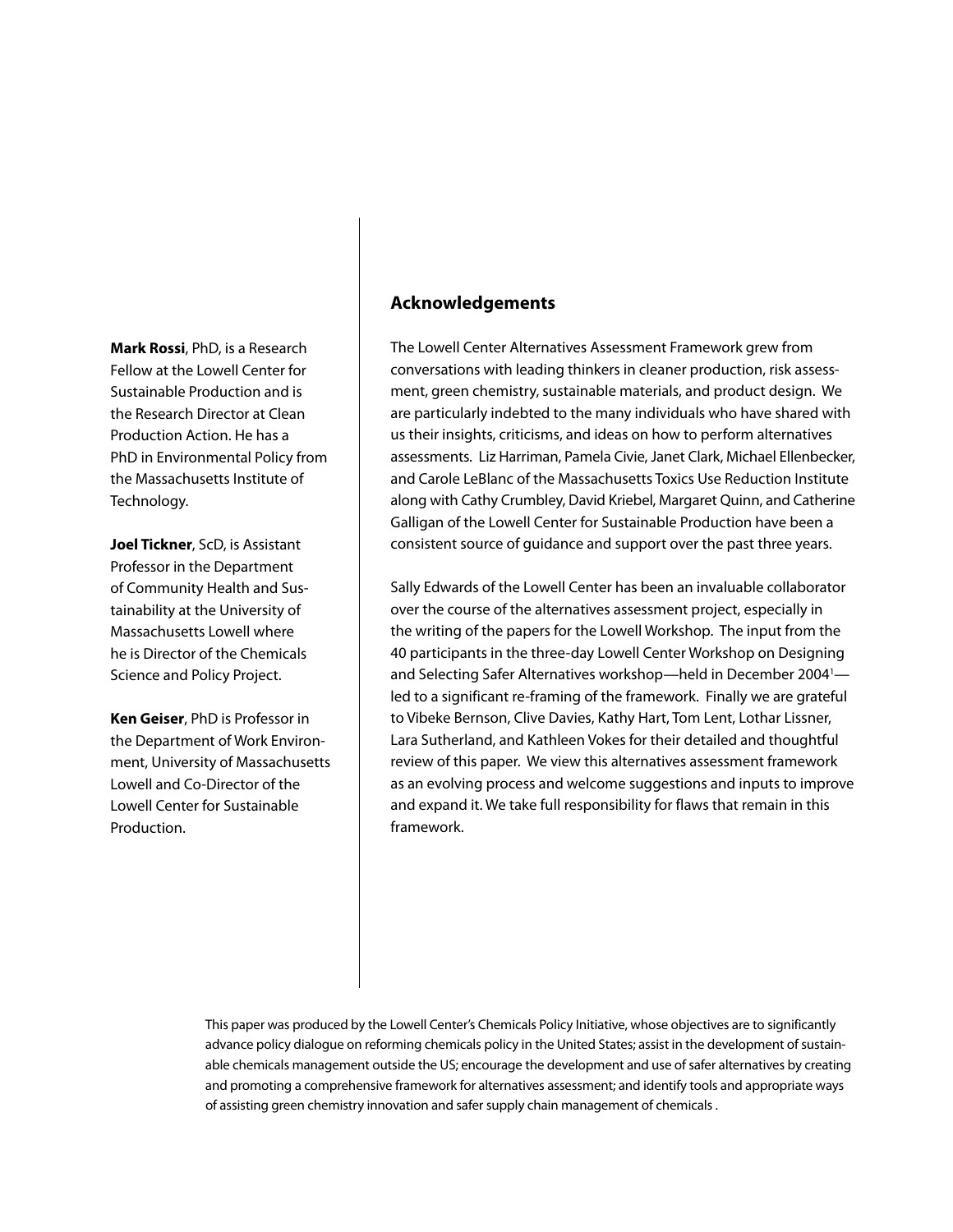# **Glossary of Terms**

| "Inherent property of an agent or situation having the potential to cause<br>adverse effects when an organism, system or (sub) population is exposed<br>to that agent."3                                                                                                                                                                                                                                                                                                                                                                                                                          |
|---------------------------------------------------------------------------------------------------------------------------------------------------------------------------------------------------------------------------------------------------------------------------------------------------------------------------------------------------------------------------------------------------------------------------------------------------------------------------------------------------------------------------------------------------------------------------------------------------|
|                                                                                                                                                                                                                                                                                                                                                                                                                                                                                                                                                                                                   |
| The "basic matter (as metal, wood, plastic, fiber) from which the whole or<br>the greater part of something physical (as a machine, tool, building, fabric)<br>is made." <sup>4</sup> Human-made materials like petroleum-based plastics are<br>synthesized from specific chemicals.                                                                                                                                                                                                                                                                                                              |
| The physical matter upon which we base our lives.                                                                                                                                                                                                                                                                                                                                                                                                                                                                                                                                                 |
| Something "produced by physical labor or intellectual effort." <sup>5</sup> Products<br>made from physical matter (as opposed to intellectual products) are made<br>of chemicals and/or materials. The terms "products" and "articles" are often<br>used interchangeably.                                                                                                                                                                                                                                                                                                                         |
| "The probability of an adverse effect in an organism, system or (sub)<br>population caused under specified circumstances by exposure to an agent." <sup>6</sup>                                                                                                                                                                                                                                                                                                                                                                                                                                   |
| An option, including the option of not doing something, that is healthier<br>for humans and the environment than the existing means for meeting that<br>need. For example, safer alternatives to the use of a hazardous chemicals<br>include: replacing the chemical with an inherently less hazardous chemical;<br>eliminating the need for the chemical through material change, product<br>re-design, or product replacement; or eliminating the chemical by altering<br>the functional demands for the product through changes in consumer<br>demand, workplace organization, or product use. |
|                                                                                                                                                                                                                                                                                                                                                                                                                                                                                                                                                                                                   |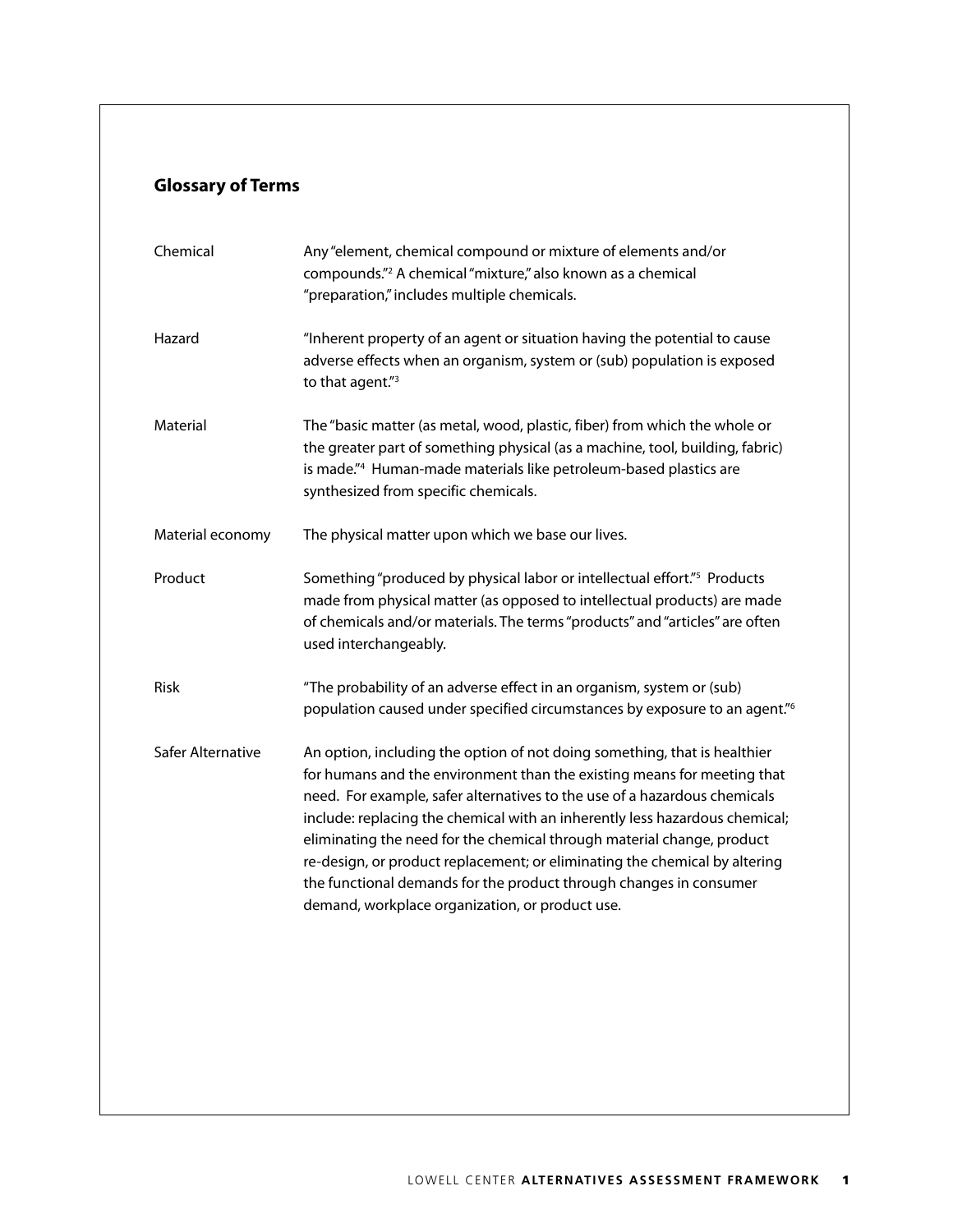

### **Preface**

To create an economy that sustains life, we need to develop a materials economy that protects ecosystems and human health. We need products made from non-toxic materials that are biodegradable, materials that can be closed loop recycled, and production processes powered by renewable energy. We need material systems that sustain life, where the outputs from extracting or growing raw materials, manufacturing chemicals and materials, and manufacturing products are ultimately benign inputs into ecological cycles. Reconfiguring our material economy will require changes in the design of chemicals, materials, products (including services), and economic systems (e.g., transportation systems, building systems, production systems, etc.) and changes in our culture.

If we want to transition our current economic and materials systems towards a more sustainable economy, we need to learn how to make decisions that move us towards more sustainable materials. How do we distinguish and define the specific properties of safer and cleaner, and, ultimately, truly sustainable products and services? How do we know whether one alternative chemical, material, or product is superior from an environment, health and safety perspective from another?

The Lowell Center for Sustainable Production Alternatives Assessment Framework represents a small, first step towards creating an approach that allows us to answer these questions. In recent years, various research projects have been undertaken to develop frameworks, approaches, and tools for assessment of substitutes at the chemical, material, and product levels. However, no consistent framework or methodology has been developed and widely adopted that guides the process of alternatives assessment. This is a problem because many governments and firms, even when they want to move towards safer materials, often lack tools or guidance on how and what they should look at in assessing alternatives – the process of alternatives assessment.

We do not see this framework as a static process but rather one that is continuously being revised and updated. We look forward to engaging with others on how to make alternatives assessment a robust yet practical framework for evaluating and identifying safer chemicals, materials, and products.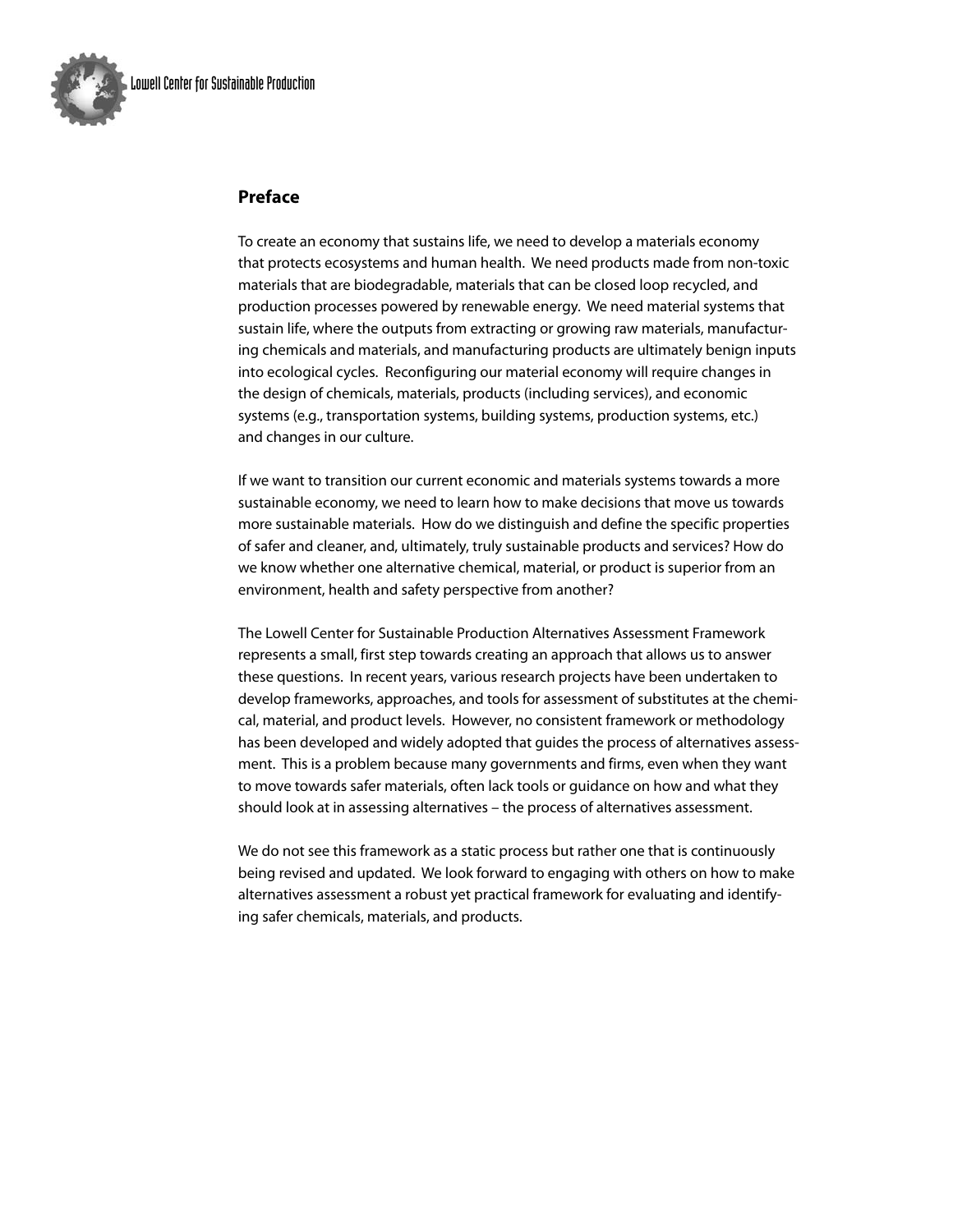"Can one distinguish and define the specific properties of a technics directed toward the service of life: properties that distinguish it morally, socially, politically, esthetically from the cruder forms that preceded it? Let us make the attempt."

> Lewis MuMford, TeChniCs and CiviLizaTion, 1934

# **Alternatives Assessment Framework**

# **I n T R o D u CTI o n**

The Lowell Center for Sustainable Production has developed the Alternatives Assessment Framework with the goal of:

**Creating an open source framework for the relatively quick assessment of safer and more socially just alternatives to chemicals, materials, and products of concern. "Open source" means the collaborative development, sharing, and growth of methods, tools, and databases that facilitate decision making. "Relatively quick assessment" means that the process results in robust decisions informed by the best available science, while avoiding paralysis by analysis.** 

Safer alternatives are options that are healthier for humans and the environment than the existing means of meeting needs, including the option of not undertaking an activity. For example, safer alternatives to the use of a hazardous chemical include replacing the chemical with an inherently less hazardous chemical; eliminating the need for the chemical through material change, product re-design, or product replacement; or eliminating the chemical by altering the functional demands for the product through changes in consumer demand, workplace organization or product use.<sup>7</sup>

# **Why Alternatives Assessment?**<sup>8</sup>

The vast majority of environmental science has focused on understanding and characterizing environmental and public health problems. Millions of dollars are invested annually in investigating issues ranging from the mechanism of action of a small number of toxic compounds and the fate and transport of substances in environmental media to the effects of contaminants on environmental resources and the technologies for measuring, monitoring, and managing those pollutants. While much of this work is important and valuable, the focus on problems is often at the expense of investigations that focus on solutions. To define problems without a comparable effort at finding solutions greatly diminishes the value of environmental science.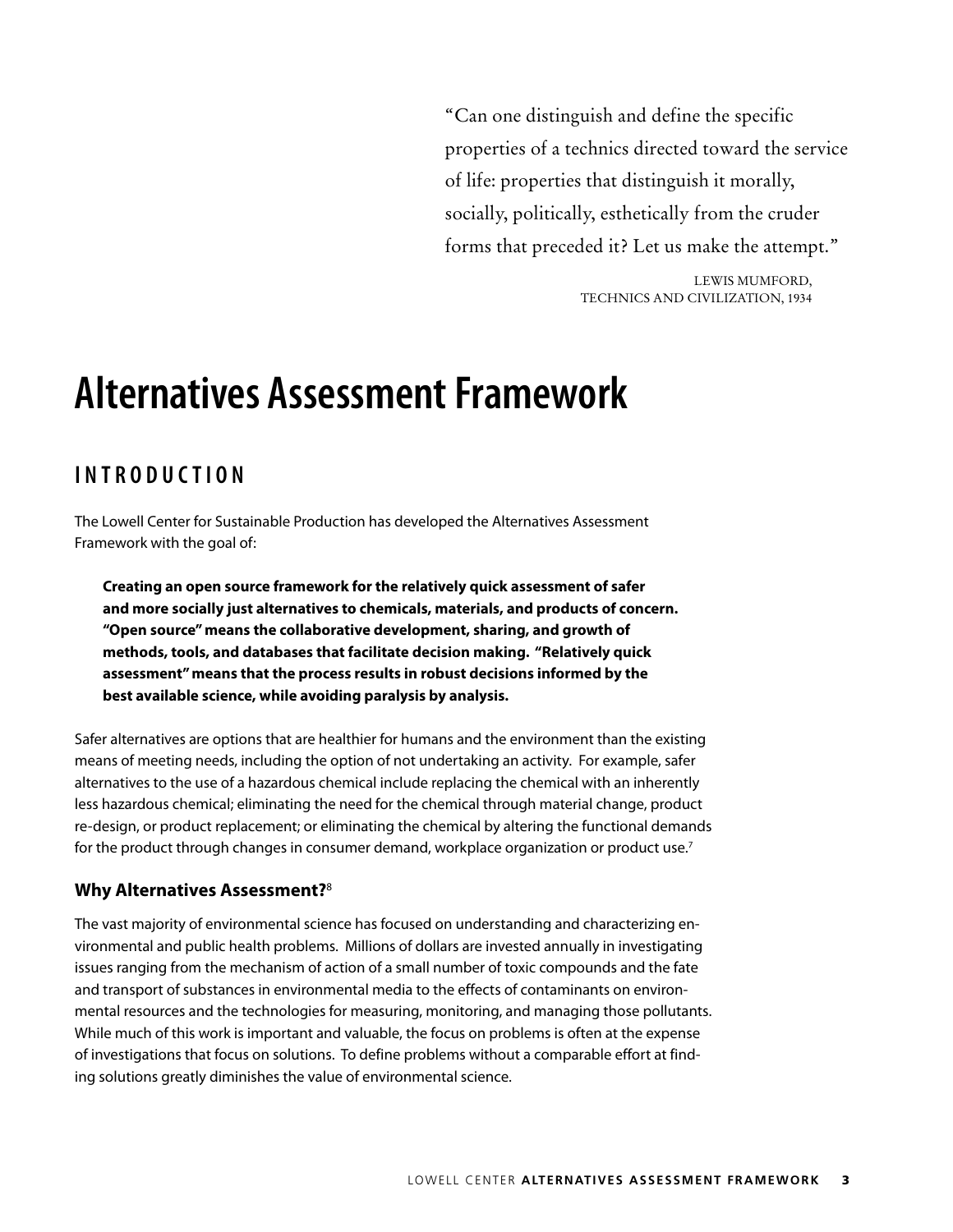

Given the many gaps in scientific knowledge and the many uncertainties surrounding environmental risks and the reality that risk assessments are slow, resource intensive, and result in attention to only a small universe of risks, alternatives assessment provides an efficient and effective route to positive solutions. An alternatives assessment approach offers several direct benefits for environmental policy including:<sup>9</sup>

*Focusing on solutions rather than problems.* The most important aspect of alternatives assessment is that it reorients environmental protection discussions from problems to solutions. For example, chlorinated solvents provide a service of degreasing and cleaning. Once we understand this service, it is possible to think of a range of alternatives, such as ultrasonic cleaning or less toxic aqueous cleaners or even redesigning a metal part so that the need for cleaning is eliminated altogether.

*Stimulating innovation and prevention.* Alternatives assessment processes can lead to innovation and produce substantial cost savings for firms as well as health and environmental benefits for society. Alternatives assessment calls attention to current and "on-the-horizon" alternatives. Resources that might otherwise be directed solely to the expensive and time-consuming process of characterizing problems can then focus on solutions.

*Multi-risk reduction.* Alternatives assessment can be a more efficient means of reducing multiple risks in the long term. Problem-based approaches generally examine one risk or problem at a time and are met with one solution at a time. These solutions are often inflexible (e.g., pollution control equipment) and require successive investments of technology to meet each new problem and standard. Alternatives assessments can examine a broader range of factors and options. For example, a traditional risk-based approach might narrowly examine the risks of a particular agricultural pesticide while an alternatives assessment would examine the availability of safer pesticides, alternatives to pesticides altogether (organic agriculture), or alternative structures such as smaller farms that might reduce dependence on pesticides. In a specific firm, an alternatives assessment might examine technology options that would benefit both worker and environmental health or ways to reduce toxic substance, energy, and water use simultaneously.

Alternatives assessment forms an essential component of a necessary shift from primarily problembased environmental policy to solutions-based policy. We define solutions-based policy as holistic, integrated policy designed to prevent risks at their source, avoid risk shifting, establish far-reaching, long-term environmental goals, and stimulate innovation in safer and cleaner forms of production, products, and activities. We will only reach the goal of sustainable production and consumption if we change our environmental protection focus from figuring out how bad the situation will be to seeking alternatives to problematic activities and designing the conditions for a more sustainable future.

To achieve this shift in focus towards safer alternatives and solutions, government agencies, companies, and other stakeholders need tools and approaches to guide the development, assessment, and comparison of options. The Lowell Center Alternatives Assessment Framework provides a guide for conducting alternatives assessments. The Framework establishes the fundamental processes in any alternatives assessment but the actual tools and criteria for doing the assessment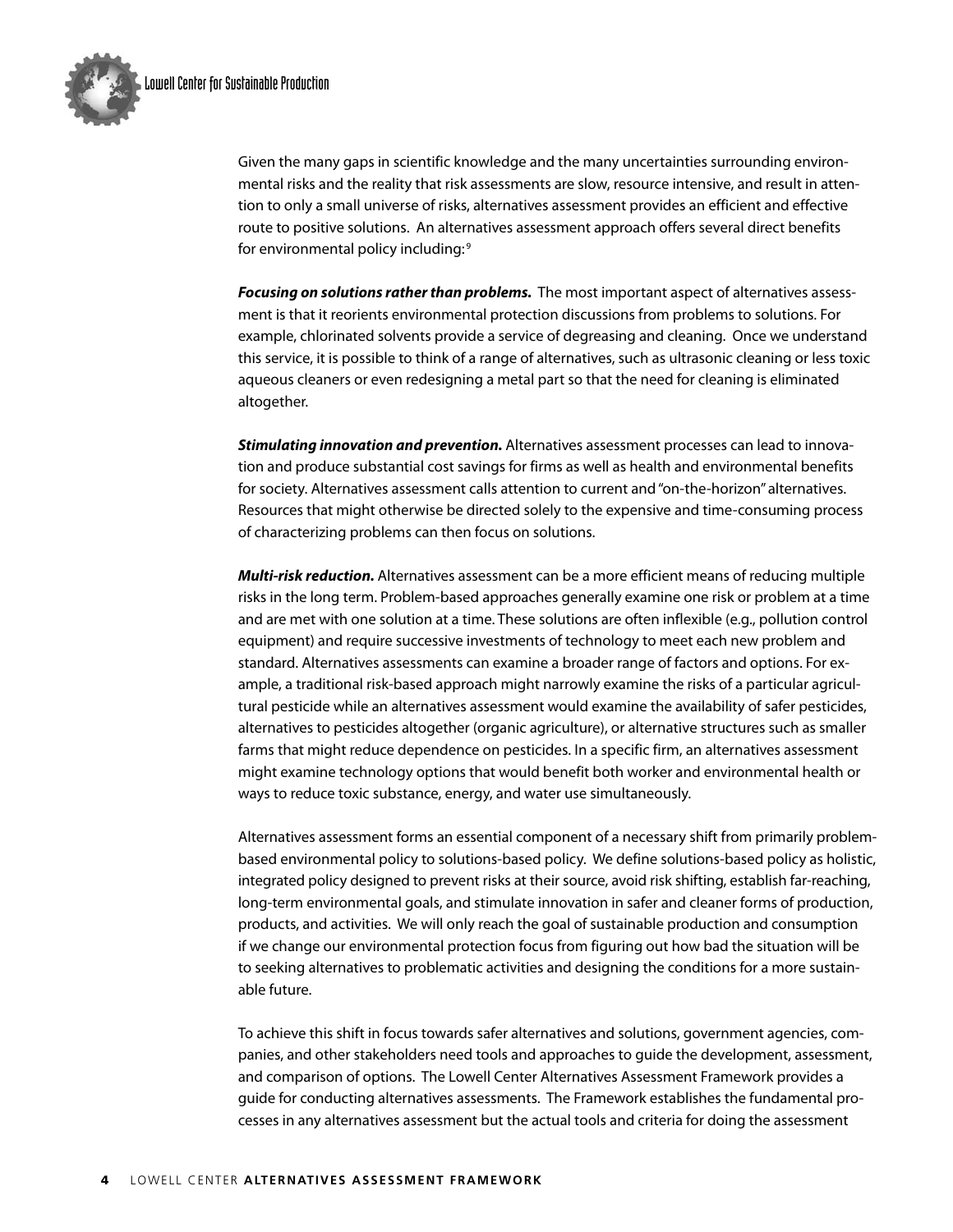will vary across chemicals, materials, and products. Flexible yet robust methods of assessing alternatives are critical if we are to move beyond analysis to action.

### **The Lowell Center Alternatives Assessment Framework**

The Lowell Center Alternatives Assessment Framework is designed to evaluate and identify environmentally<sup>10</sup> and socially preferable alternatives. "Alternatives" encompass production processes, chemicals, materials, products, 11 economic systems (such as transportation systems), and functions, as well as eliminating the need for a current activity or the function of a product. The Lowell Center Alternatives Assessment Framework consists of three core elements:

- 1. Alternatives Assessment **Foundation**
- 2. Alternatives Assessment **Processes**
- 3. Alternatives Assessment **Evaluation Modules**

We believe that any comprehensive alternatives assessment must include each of these core elements. Figure 1 illustrates the core elements of the Framework and how they overlap.

At the base of the Framework is the **Foundation**, where values are made explicit by clearly articulating the Principles, Goals, and Rules that guide decisions made during the assessment of alternatives. At the center of the Framework is the **Assessment Processes**—the methods, tools, and criteria used to evaluate which chemicals, materials, or products are safer and socially preferable. The Comparative Assessment Process and the Design Assessment Process are two separate yet overlapping tracks, depending on whether the subject of evaluation is an existing product or a product under development. Necessary to the Assessment Process are the **Evaluation Modules**, which evaluate the economic feasibility, technical performance, human health and environment impacts, and social justice impacts of alternatives.

These Evaluation Modules consist of methods, tools, and databases that facilitate relatively quick yet scientifically robust decisions. The modules are open source in that they are transparent and publicly available for the development, improvement, and/or use of all potential users. The Lowell Center envisions the Alternatives Assessment Framework as supporting the open and dynamic development of goals, methods, tools, and databases that lead to environmentally and socially preferable products, materials, and chemicals.

# **Defining the Terrain of Chemicals, Materials, and Products**<sup>12</sup>

Throughout the Alternatives Assessment Framework we use the terms, "chemicals,""materials," and "products" as core areas of alternatives assessment work. As physical matter in our economy, chemicals, materials, and products are interrelated (for definitions of these terms see Glossary). Typical solid consumer products, such as the chairs we sit upon, are manufactured from materials, which in turn are constituted from chemicals. However, in other cases, chemical manufacturing processes generate chemicals as products.<sup>13</sup> Thus, products consist of materials and/or chemicals, materials consist of chemicals, and chemicals are constituents of materials or products. Figure 2 below illustrates the nested relationships between these types of matter.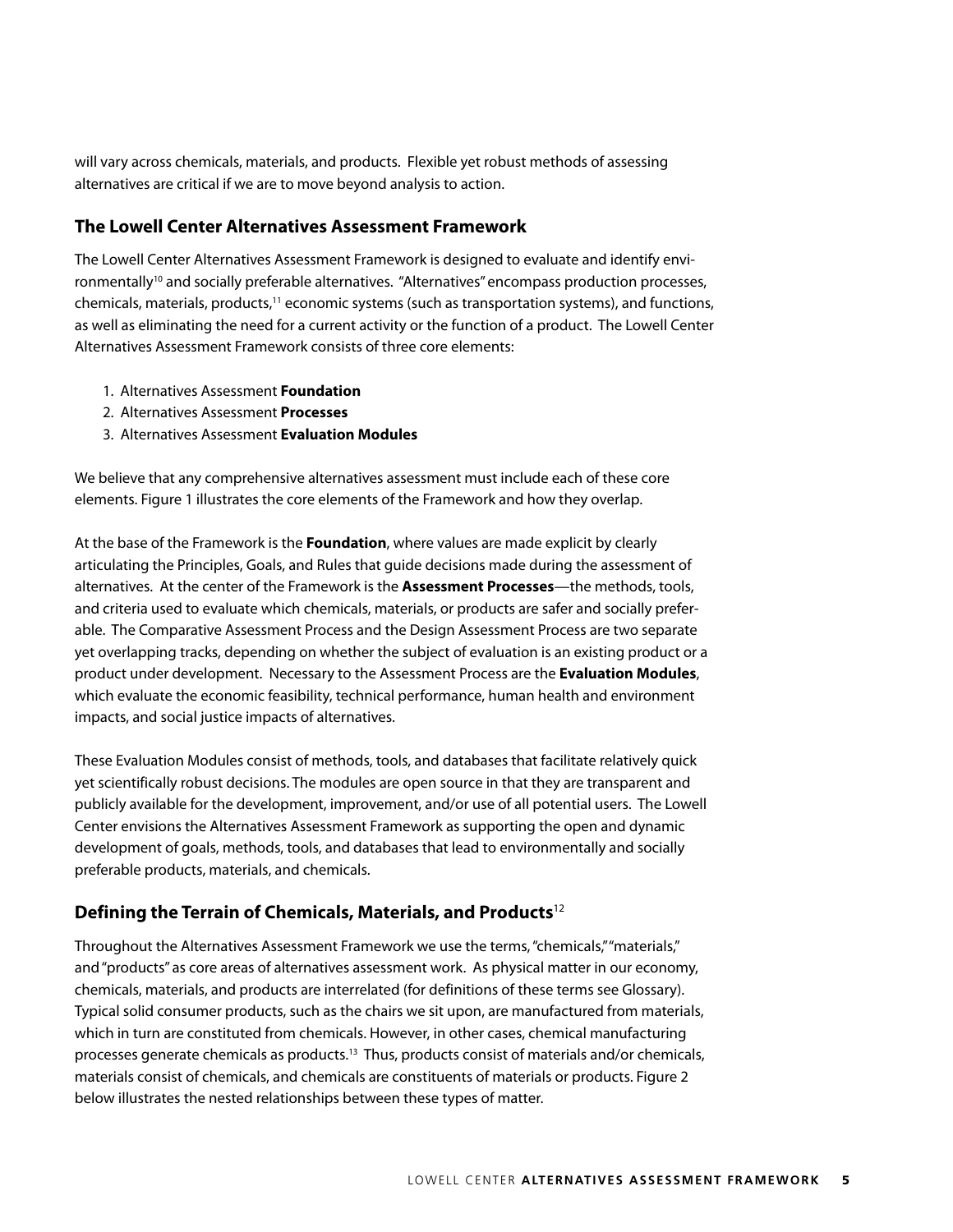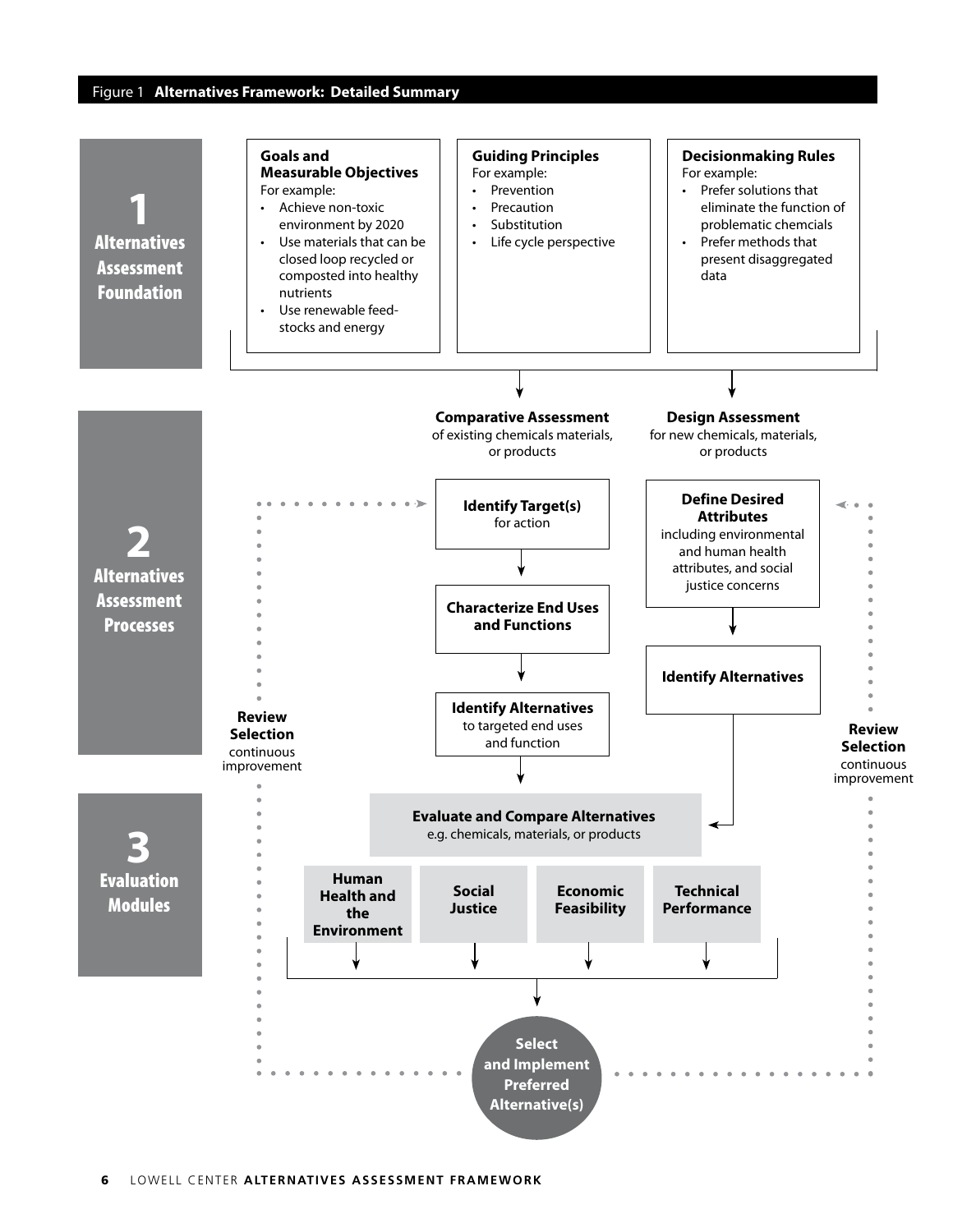Most products have this nested relationship. Consider carpet tiles as an example. Carpet tiles are made from a combination of backing and face materials. The face material is typically a nylon, either nylon 6 or nylon 6,6. Common backing materials include polypropylene, styrene butadiene rubber (SBR) and polyvinyl chloride (PVC). Nylon 6 is made from the chemical caprolactum; SBR is made from a mixture of chemicals styrene and butadiene, and the material natural rubber; polypropylene is made from the chemical propylene; and PVC is made from the chemicals ethylene and chlorine.

The distinction between chemicals, materials, and products emerges as most significant when evaluating and selecting solutions. For example, a solution to the substitution of a chemical of concern in a product, such as pentabrominated diphenyl ether (pentaBDE) in the foam cushions of a chair may be another chemical, or it may be a different material (e.g. metal or wood) that does not require a flame retardant. Similarly, post-consumer recycling systems are primarily developed around the material constituents of products rather than the individual chemicals.

Figure 2 **Nested Relationship Among Chemicals, Materials, and Products**



# **A LTe R n A TI V eS A SSeSS M e n T F o u n D A TI o n**

Values are inherent in any technology assessment or comparison—be it a production process, chemical, material, product, or service. Personal and social values enter into the design and use of all decision-making methods and tools. The question is not how to design out values but rather how to make them explicit. Thus, any comprehensive Framework must define the Guiding Principles that inform the analysis, the Goals that the analysis process is designed to achieve, and Decision Making-Rules (see Figure 3 for an overview of this foundation and examples of Principles, Goals, and Decision-Making Rules).

# **Guiding Principles**

When developing and using methodologies for informing decisions, practitioners make decisions. They make assumptions; create formulas; choose which formula(s) to use; and create new formulas even when others exist. Embedded in these decisions are values. These value-based decisions are often grounded in guiding principles and decision-making rules.

Guiding Principles for making environmental choices are common. Sometimes they are profession specific. Notable examples include The 12 Principles of Green Chemistry and The 12 Principles of Green Engineering (see *www.ChemicalsPolicy.org/organizations.shtml*). In industrial hygiene there is the hierarchy of controls.<sup>14</sup> In waste management there is the hierarchy of waste management.<sup>15</sup>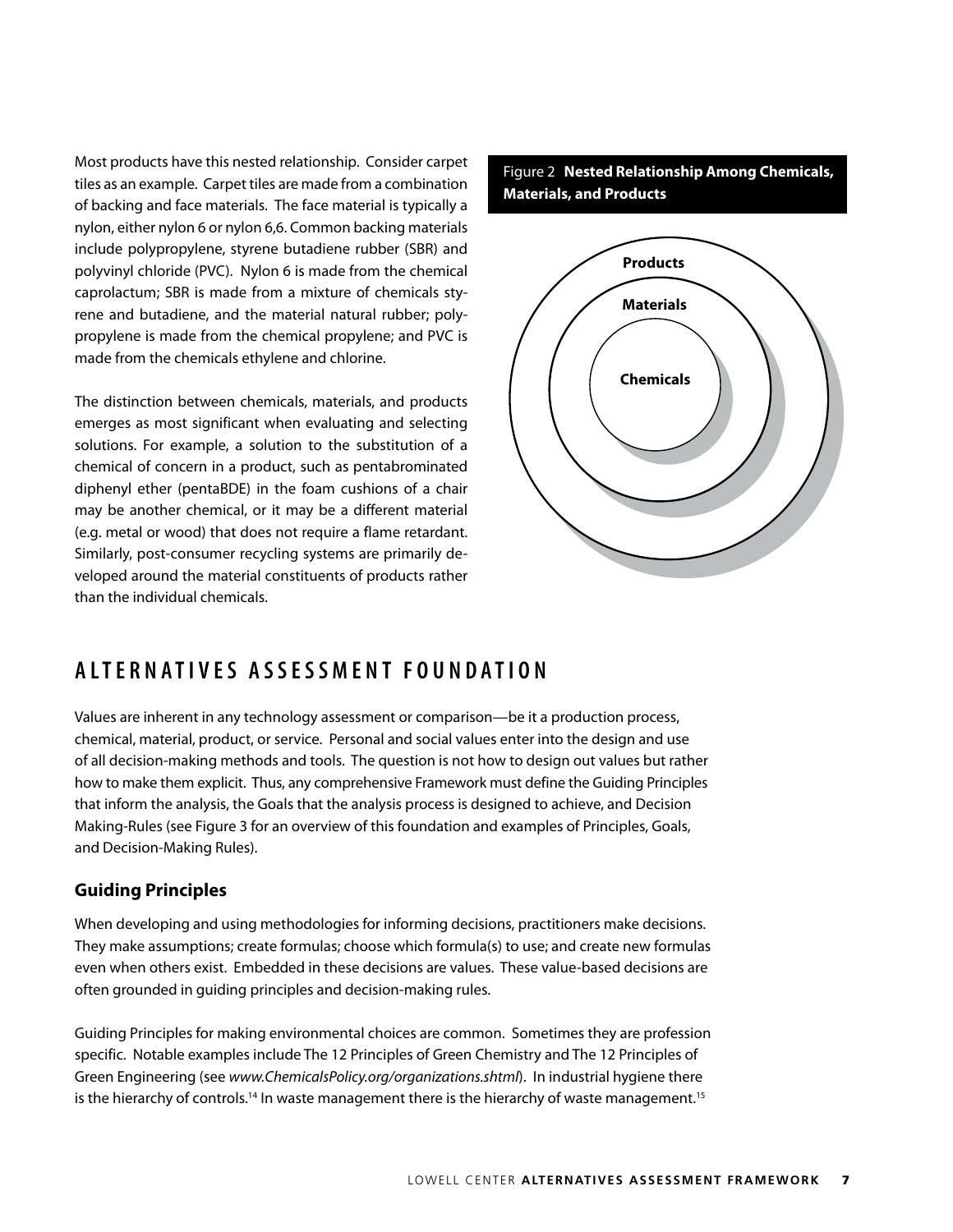

#### Figure 3 **Alternatives Assesment Foundation**

#### **Goals and Measurable Objectives** For example:

- Achieve non-toxic environment by 2020
- Use materials that can be closed loop recycled or composted into healthy nutrients
- Use renewable feedstocks and energy

#### **Guiding Principles** For example:

- Prevention
- Precaution
- Substitution
- Life cycle perspective

#### **Decisionmaking Rules** For example:

- Prefer solutions that eliminate the function of problematic chemicals
- Prefer methods that present disaggregated data

Other times these principles are firm specific, driven by a particular firm's mission. In all cases, they provide the foundations of the analyses and implementation that follow.

The Guiding Principles that inform the Lowell Center's design and application of the Alternatives Assessment Framework are:

- **Prevention:** any change to a chemical, material, or product that reduces, avoids, or eliminates the use of hazardous substances or generation of hazardous byproducts across its life cycle, so as to reduce risks to the health of workers, consumers, or the environment, without shifting risks between workers, consumers, or parts of the environment. 16
- **Precaution:** preventive action to reduce threats of harm to human health or the environment, even if the exact nature and magnitude of the harm are not fully understood. 17
- **Substitution:** "the replacement or reduction of hazardous substances in products and processes by less hazardous or non-hazardous substances, or by achieving an equivalent functionality via technological or organizational measures."18
- **Life cycle perspective:** broad consideration (qualitative or quantitative) of environmental, social and/or economic issues across the life cycle of a chemical, material, or product.<sup>19</sup>
- **Transparency.** Openness and explicitness regarding methods, tools, and data sources. Transparency requires:
	- Publicly available data, including full disclosure of chemicals and materials in products to the fullest extent possible.
	- Clearly stated methodological steps, scope of analysis, data sources, assumptions, value judgments, and comprehensive discussion of uncertainty factors and missing data.
- **Stakeholder Participation.** Appropriate involvement of stakeholders in defining goals, developing methods, and selecting tools for implementing alternatives assessment.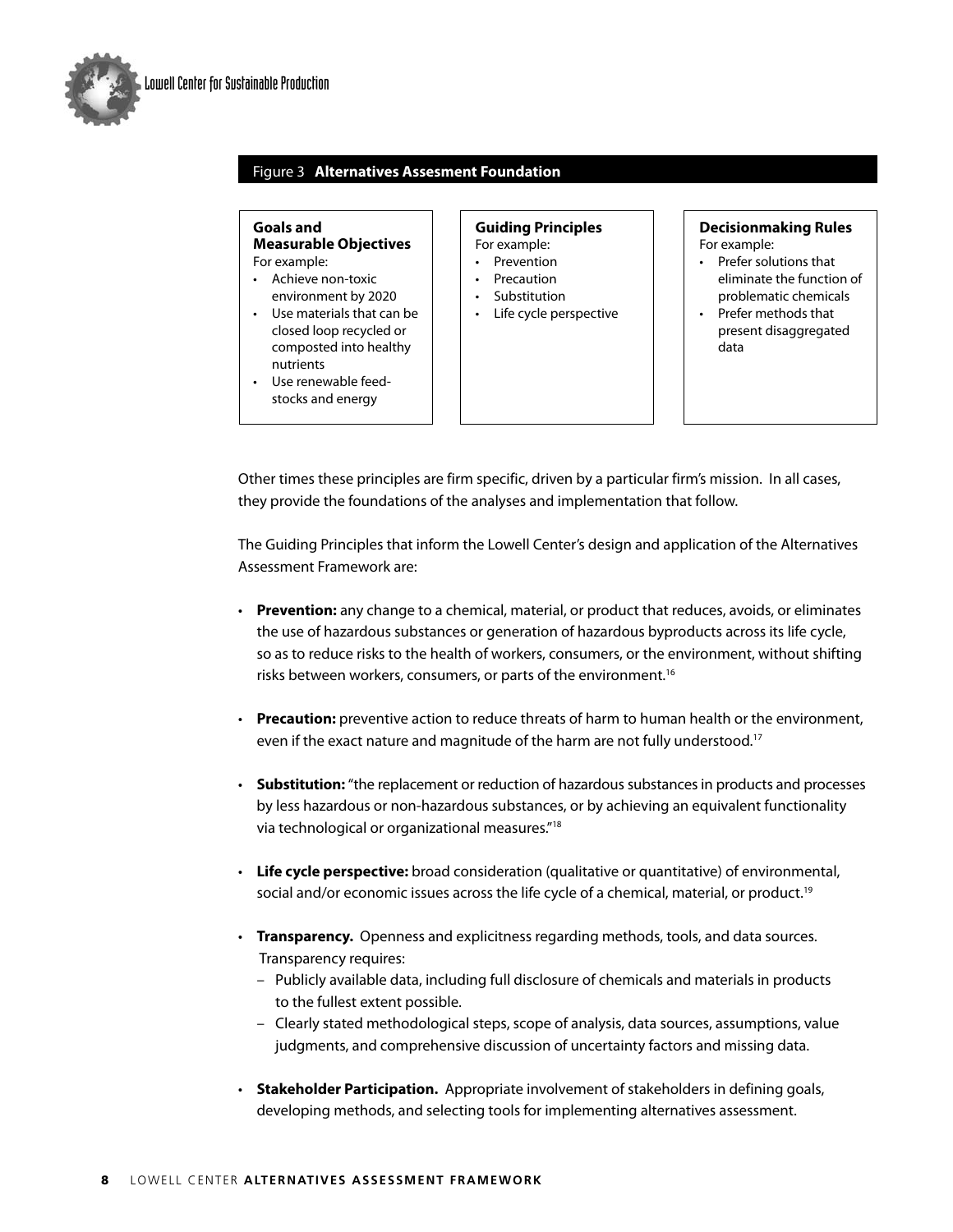- **Open Source.** A decision-making framework that is open, flexible, and easily adapted to meet evolving needs. The scope of work that needs to be completed to create a comprehensive Alternatives Assessment Framework is larger than any one single effort.
- **Enhancing, not delaying, decisions.** Methods and tools that facilitate making relatively quick decisions based upon robust data. These should be solutions based, identifying and leading to options that stimulate innovation.
- **Continuous improvement.** Successful implementation through continuous improvement and planning. Alternatives decisions are not final. They are steps along the path to sustainability. This means "don't let the perfect be the enemy of the good."
- **Values matter.** Explicitness about values, including the methods developed, tools used, and how data are analyzed. Examples of value judgments that emerge in alternative assessments include:
	- whether to use conservative, most likely case or worst case assumptions in analyses.
	- whether to emphasize the hazards or the risks of chemicals.
	- whether to emphasize pollution prevention or pollution control measures to manage toxic chemicals.
	- long-term goals and steps necessary to achieve them.
	- threshold of harm needed to trigger action.
	- priority action areas.
	- whether to use aggregated or disaggregated data.
	- how to aggregate data.

# **Goals and Measurable Objectives**

Organizations and institutions perform alternatives assessments for a reason. They may want to inform the choices they make regarding chemicals, materials, products, suppliers, or production processes or to support the superiority of existing products. Once goals are agreed upon, the appropriate methods and tools for achieving the goals become clearer.

The process for defining goals differs widely depending upon whether it is a government entity, business, or non-governmental organization that is defining the goals. The Guiding Principles section above identifies principles critical to how goals should be developed, including transparency and collaboration with diverse stakeholders.

Examples of clearly articulated goals include:

**Sweden.** In 1999 the Swedish Parliament adopted fifteen national environmental quality objectives, the majority of which are to be attained by the year 2020.<sup>20</sup> Among the objectives are:

• "A Non-Toxic Environment" "The environment must be free from man-made or extracted compounds and metals that represent a threat to human health or biological diversity $^{\prime\prime}$ <sup>21</sup> and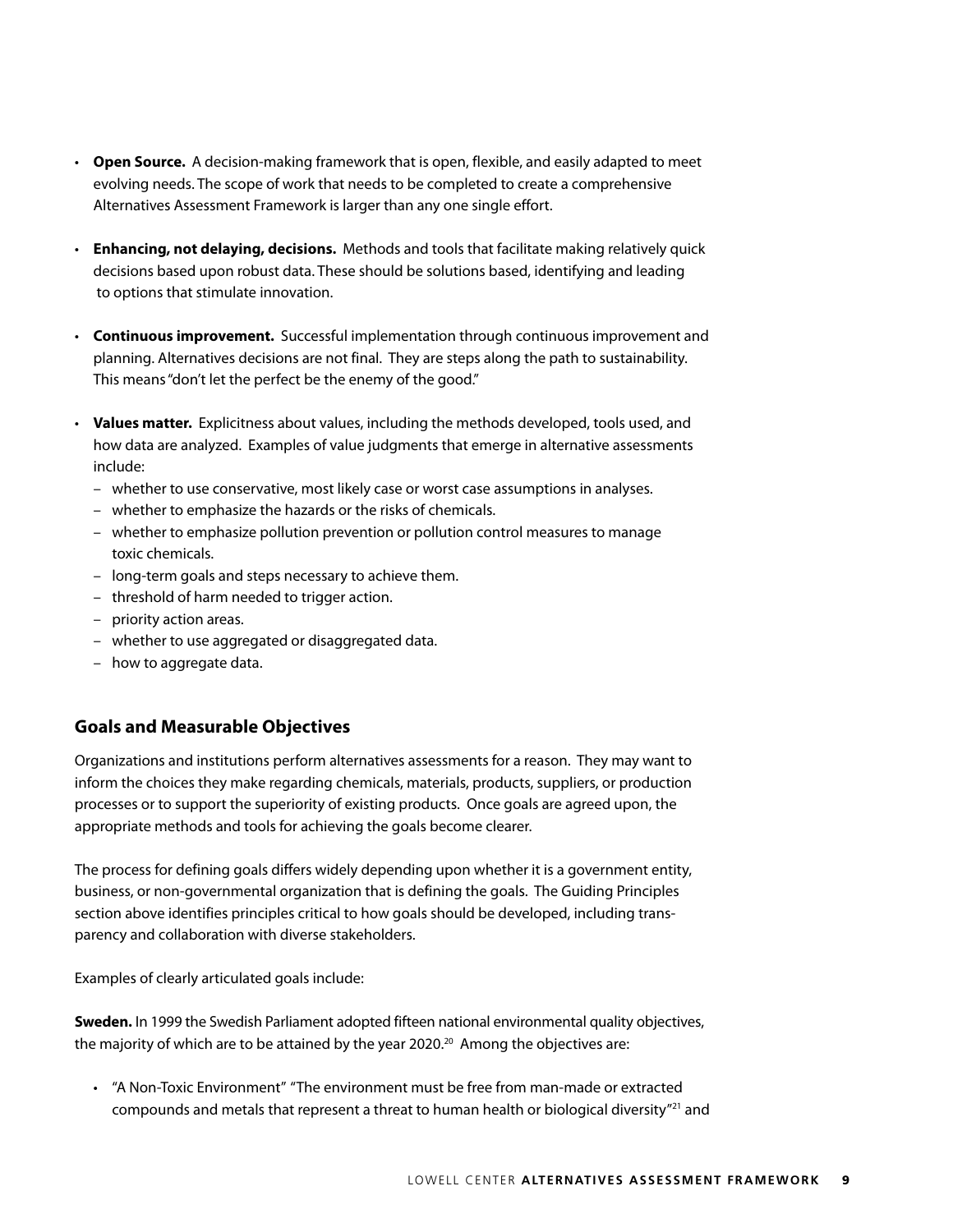

• "Reduced Climate Impact," which calls for achieving the goals of the UN Framework Convention on Climate Change.<sup>22</sup>

**Herman Miller.** The office furniture maker Herman Miller has committed to using the cradleto-cradle protocol<sup>23</sup> in the design of all future products. President and CEO Brian Walker has established a Design for Environment goal that by 2010, 50 percent of all sales of products must meet the cradle-to-cradle protocol goals of:

- eliminating very problematic materials.
- designing for disassembly.
- maximizing recycled content and recyclability.
- eliminating PVC plastic.

**Ecology Center of Ann Arbor.** In its report on sustainable plastics in the automotive sector, this environmental group defined environmentally sustainable plastics as:

- having no hazardous chemicals associated with the life cycle of the material.
- being capable of either a) closed-loop recycling (recycled into the same product) or b) degrading into healthy nutrients for the soil.
- being manufactured from renewable raw materials and energy (without the use of genetically modified organisms—GMOs).24

Setting goals often involves setting interim measurable objectives to achieve those goals. For example, Sweden set the following measurable objectives to achieve the goal of A Non-Toxic Environment: <sup>25</sup>

- "By 2010, data will be available on the properties of all deliberately manufactured or extracted chemical substances handled on the market."
- "By 2010, finished products will carry health and environmental information on any dangerous substances they contain."
- Phase-out substances of very high concern, including: carcinogens, mutagens, and reproductive toxicants by 2007; cadmium by 2010; and very persistent and very bioaccumulative organic substances by 2010.

In setting measurable objectives—or benchmarks—organizations define priorities for identifying safer alternatives. Metrics or indicators are critical to understanding whether certain options and activities move the organization towards its ultimate goals and provide a means of measuring progress.

# **Decision-making Rules**

Decision-making rules are typically derived from the Guiding Principles and Goals and are implemented during the Assessment Processes and in the Evaluation Modules. Some decision-making rules will be universal across Assessment Processes, while others will be specific to certain cases. Examples of decision-making rules include: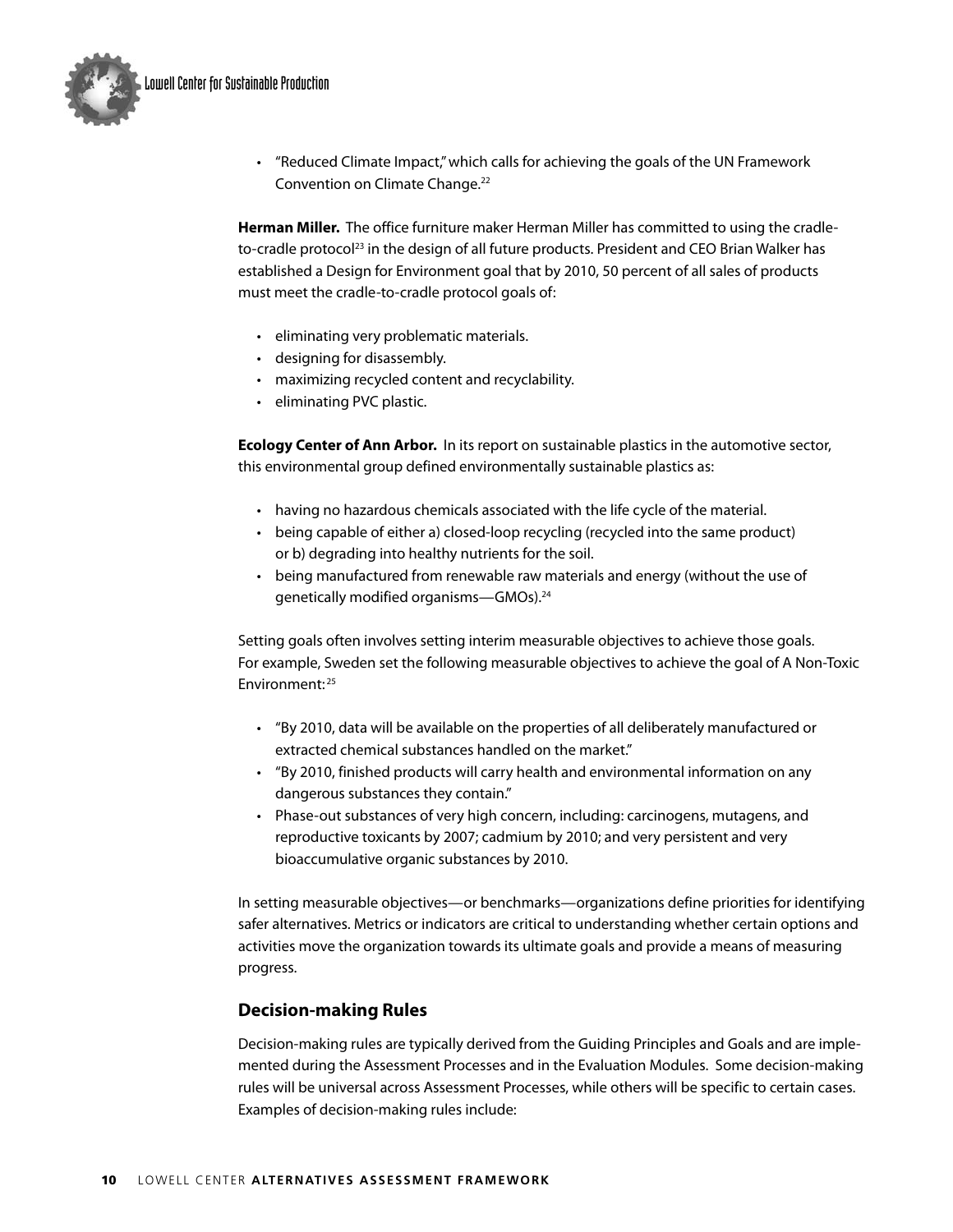- Treat all chemicals lacking data as if they were chemicals of moderately high concern.
- Prefer solutions that eliminate the function of a problematic chemical, material, or product.
- Prefer methods that present disaggregated data. Such methods would present data across evaluation categories or hazards in their actual value terms—rather than creating a single number to compare across options—allowing a more transparent evaluation of trade-offs between options.
- Accept hazard assessment data as sufficient for determining whether to avoid a chemical.
- Avoid alternatives that are the direct source of persistent, bioaccumulative toxics (PBTs) across their lifecycle.
- Brainstorm a wide range of alternatives based on a detailed understanding of the function or service that the chemical, material, or product provides, the need it fills, and how that function can be achieved in a sustainable manner. Such an analysis should consider not only those alternatives that are available but those that may be on the horizon.
- When data are not available on chemical hazards, use modeling results from structural activity relationships in the short term, paired with a commitment from stakeholders, including chemical manufacturers, to develop additional data in the longer term.

Each organization needs to develop decision rules that provide the foundation for first narrowing the range of alternatives to be compared and then evaluating those alternatives.

# **A LTe R n A TI V eS A SSeSS M e n T P R o CeSSeS**

The Lowell Center's Alternatives Assessment Framework has been designed to assist both in the selection and in the design of chemicals and technologies. The process used to evaluate alternatives will vary depending upon whether the assessment begins as a comparison of existing alternatives— "the Comparative Assessment Process"—or begins from the design of a new technology— "the Design Assessment Process." Figure 4 illustrates the stages of these two alternatives assessment processes.

#### **T H e C o M P A R A TI V e A SSeSS M e n T P R o CeSS**

#### **The Comparative Assessment Process** involves six steps:

- 1) Identify Target(s) for Action
- 2) Characterize and Prioritize End Uses
- 3) Identify Alternatives
- 4) Evaluate and Compare Alternatives
- 5) Select Preferred Alternative(s)
- 6) Review Selection

The first step, **Identify Targets for Action**, can be a chemical, material, product, system, production process, or function. Of particular interest to the Lowell Center are assessments that begin with chemicals as targets for action—e.g., trichloroethylene—and then seek out safer alternatives that may include alternative chemistries, production processes, or product re-design. Chemicals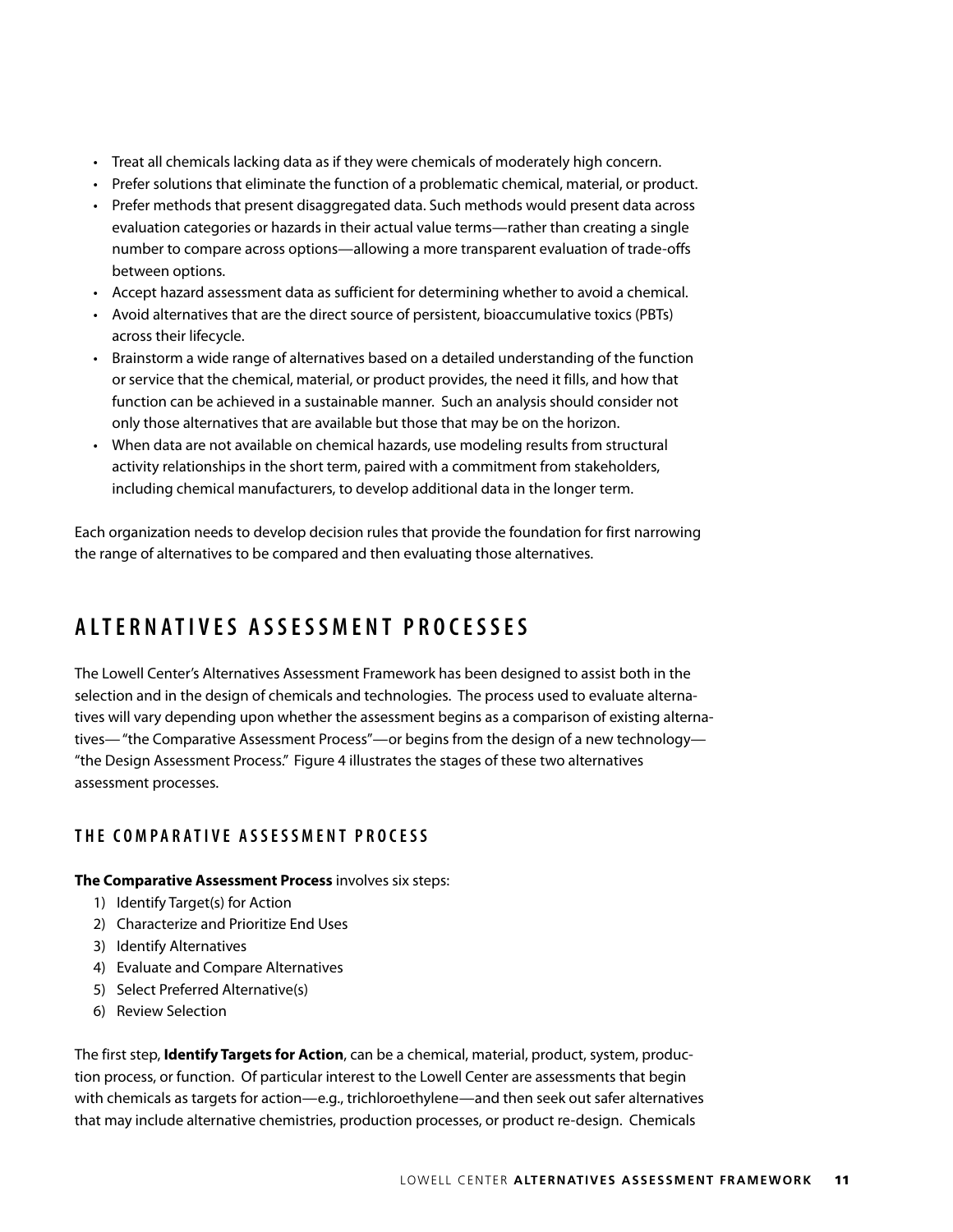

as initial targets for action are of particular interest because there is increasing professional and public interest in performing comparative assessments of alternatives to hazardous chemicals especially persistent, bioaccumulative, and toxic chemicals. 26

The second step is **Characterize and Prioritize End Uses and/or Functions** of the technology for assessment. Often a particular chemical or material may be used in many end uses. For example, the primary end use and function of di-2-ethylhexyl phthalate (DEHP) is as a plasticizer (softening

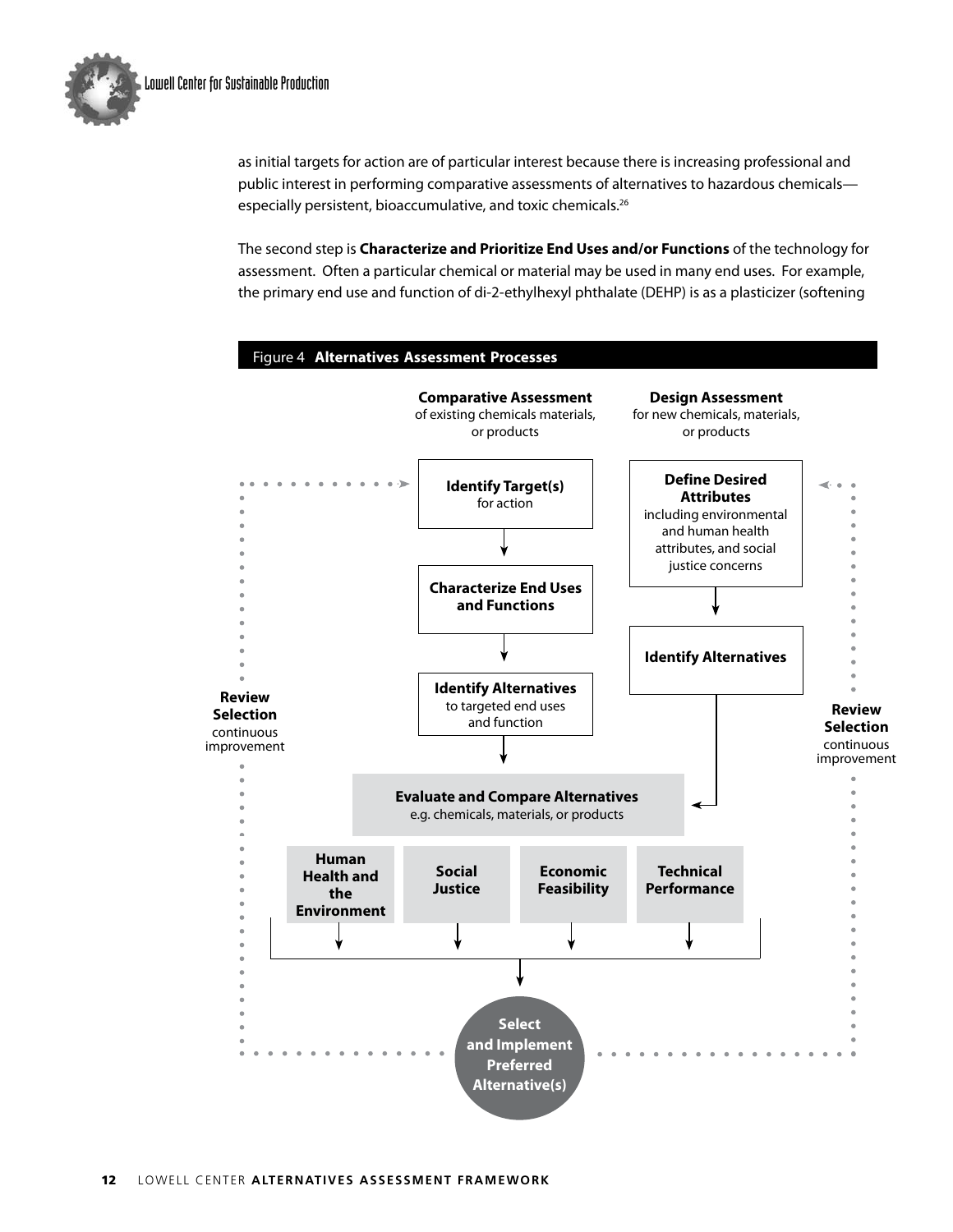agent) for polyvinyl chloride (PVC) plastic. In this stage the user should understand the function of the chemical and how it flows through a facility or product supply chain.

Because most analyses cannot address every end use, specific end uses of high interest need to be prioritized for assessment. While a chemical such as DEHP may have hundreds of end uses, a single or a small number of end uses may constitute up to 80 percent or more of the total chemical use. In the case of DEHP, plasticizer use in PVC accounts for 90 percent of its end uses.

The third step is **Identify Alternatives** to the priority end uses that are on the market or in development (also referred to as "on the horizon"). This may involve a broad market survey and literature review as well as interviews with appropriate experts who have a broad perspective. To achieve the greatest environmental and social improvement, it isimportant to view a wide range of alternatives. For instance, alternatives need to be considered that include: drop-in replacements, eliminating the function or need entirely, changing systems, and replacing products with services. Alternatives that are not yet readily available but may be available in the foreseeable future (or have technical or cost issues) should not be eliminated at this point.

The fourth step, **Evaluate and Compare Alternatives**, is the most complex and challenging part of the Alternatives Assessment Framework. The Framework is designed to encourage the selection and use of a series of different "evaluation modules" that can be used to compare alternatives. These include modules for evaluating and comparing human health and the environment impacts, social justice impacts, economic feasibility, and technical performance. These are described below in Section 3.

It is here that the creation of an open source system for filling in the necessary methods, tools, and databases is critical. In Figure 4, the "Evaluate and Compare Alternatives" box—as well as the specific evaluation factors below it—are shaded to emphasize that further module development needs to be done in each of these areas. Especially challenging is defining the criteria for comparing chemicals, materials, or products across multiple attributes (toxicity, biological degradation, eutrophication, global warming, etc.) and across lifecycles. Also challenging is the development of economic analysis tools that do not discourage longer term investments in safer materials by focusing primarily on short-term costs.

In the fifth step, the decision maker will **Select Preferred Alternative(s)**. The preferred solution may be a single technology or there may be multiple acceptable technologies. For example, there may be many preferred options to the use of DEHP as a plasticizer in PVC plastics.

In selecting the preferred alternative, decision makers often need to prioritize among attributes. This is because there are few cases when an alternative is superior for all attributes: technical, social, economic, and environmental performance.

There is no generally agreed on way to compare technical, health and safety, and economic trade-offs. However, companies and public institutions use a variety of approaches to integrate environmental and/or social performance attributes into their selection of chemicals, materials,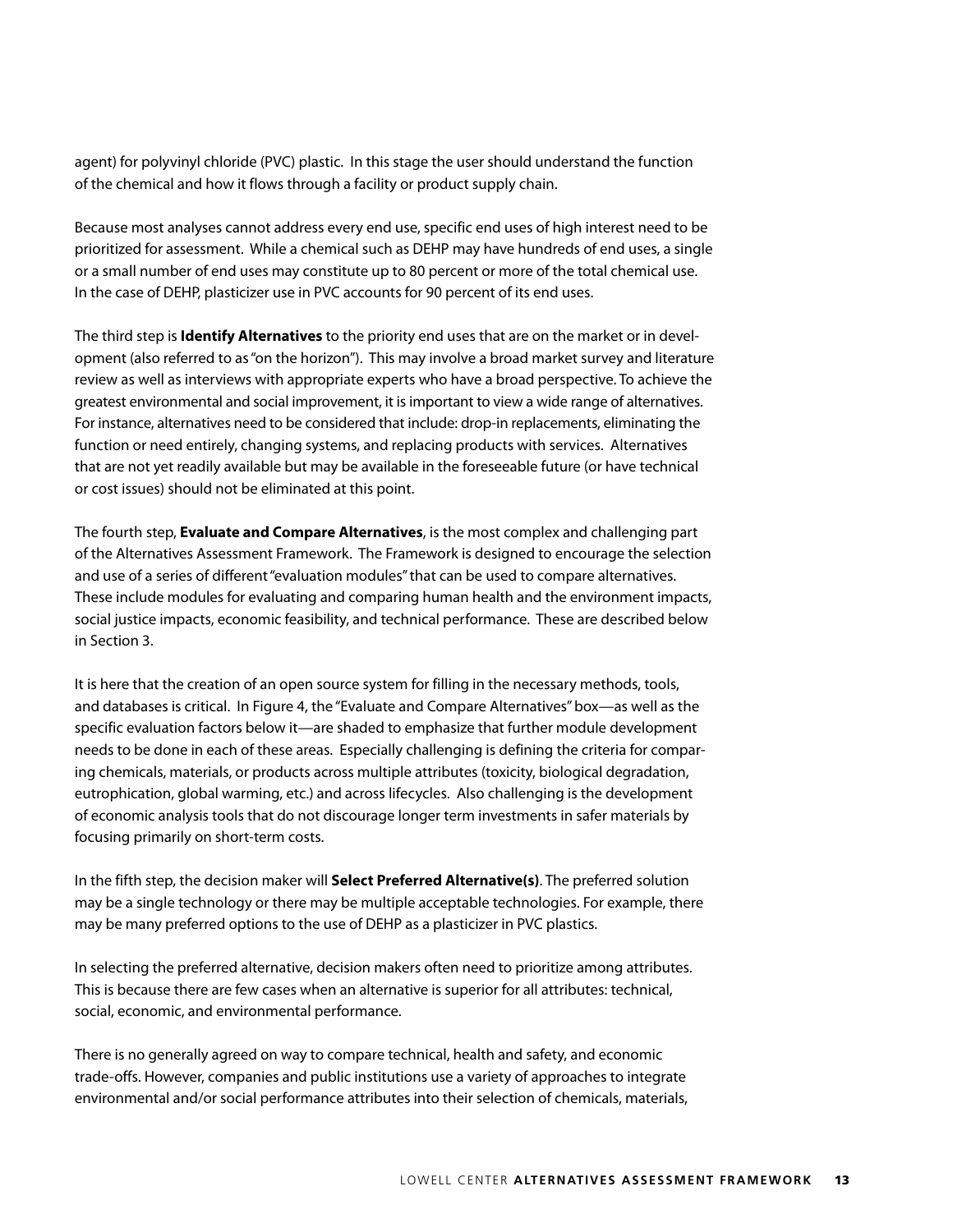

and products. Most large organizations have established procedures for comparing products based on economic and technical performance. In many cases, these procedures prioritize technical performance and sometimes cost above other considerations.

Such comparisons will likely involve qualitative and/or quantitative comparisons. An example of a quantitative comparison is to assign each performance attribute a ranking (e.g., on a scale of 1-4) and assign a weight to each attribute depending on its importance to the organization. Each alternative receives a total numeric score that allows cross comparisons. Another way may be a  $+/-$  or pro/con system. A hybrid of these as well as group/stakeholder deliberations may be the best approach.

Approaches to integrating environmental and social attributes into alternative selection processes include:

- using the evaluation modules discussed below to assess both social and environmental attributes.
- creating summary tables from the evaluation modules to support the selection process (see for example, the US EPA's Cleaner Technologies Substitute Assessment selection chapter).<sup>27</sup>
- inserting additional line items for environmental/social attributes into the organization's existing matrix for alternatives selection.
- using environmental/social attributes as "pre-screens" for alternatives. "Pre-screens" means the alternative must meet certain threshold(s) of environmental/social attributes to even be considered as a viable alternative.
- designing an iterative comparison and selection process whereby all attributes are optimized over time. In this approach, while trade-offs among attributes are accepted in the present, the goal is to optimize all performance attributes (environment, social, economic, and technical) over time. In this process the decision may mean selecting a firm which has the less preferred product today because it is more likely to produce the most optimal product for all attributes tomorrow. In this approach organizations are building continuous improvement and innovative capacity of product manufacturers into the selection process.

In many cases firms are using a combination of these approaches depending on the product in question, their goals, and their approaches to selecting products. In all cases, the selection process should include an implementation planning process, whereby details of process and product changes, research needs, communications needs, investments, training, and other administrative and organizational changes needed to implement the selected alternative as well as timelines and processes are clearly outlined. This step should include a discussion of the stakeholders within and outside of the firm or agency that should be involved in the implementation process.

The final step, **Review Selection**, reflects the fact that no technology—be it a chemical, material, or product—is typically perfect in terms of environment and social acceptability. Over time, specific chemical, material, and product selections will need to be re-visited and re-evaluated based upon emerging science and changing social expectations. Alternatives assessment is part of the journey towards sustainable technologies, and as such, will always be an iterative process.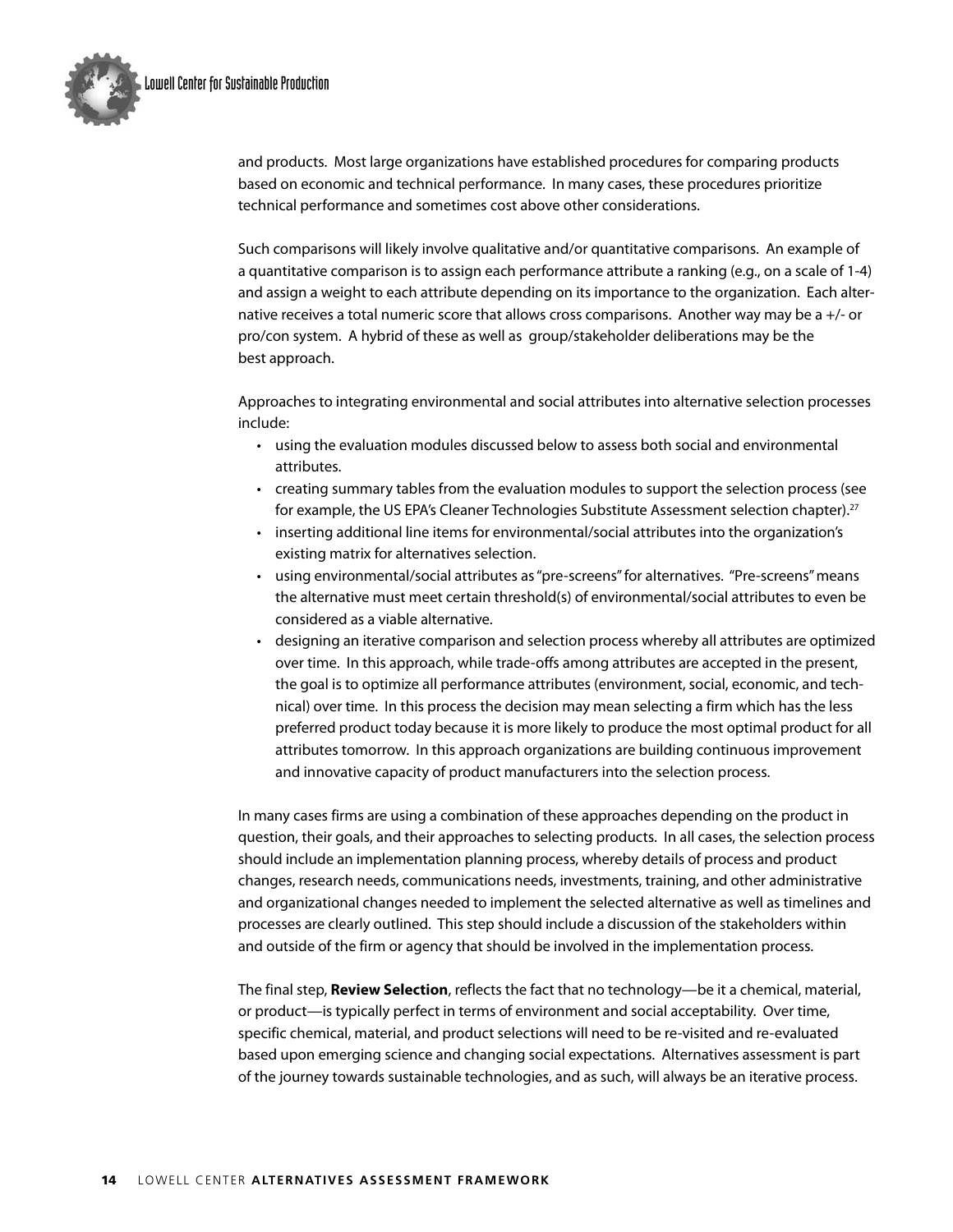# **T H e D eSI G n A SSeSS M e n T P R o CeSS**

The **Design Assessment Process** differs from the Comparative Assessment Process because it begins with the intention to develop new chemicals, materials, products, or systems. This evaluation focuses on the positive attributes that designers want rather than selecting among options that are currently available on the market. The Design Assessment Process involves five steps:

- 1) Define Desired Attributes
- 2) Identify Alternatives
- 3) Evaluate and Compare Alternatives
- 4) Select Preferred Alternative(s)
- 5) Review Selection

The first step in the Design Assessment Process is to **Define Desired Attributes** that are wanted in the physical matter being designed, be it a chemical, material, product, or system. Examples include: the 12 Principles of Green Chemistry; $^{28}$  the 12 Principles of Green Engineering; $^{29}$  materials/ products that can either be closed loop recycled or composted at the end of their use life; products that are durable, easily repaired/upgraded, or disassembled; and products/materials with high recycled content.

An important consideration in this step is consideration of necessity. Products are frequently designed without considering their necessity for society (whether they provide a benefit or fulfill an important human need) and whether the potential risks associated with the manufacture of that product should be incurred by society. An example is the use of antimicrobials in handsoaps, where research has indicated that they may not provide added protection over normal soap and water, but may actually contribute to antimicrobial resistance when widely distributed in the environment. 31 Another example is the use of mercury switches in children's disposable cereal box toys. The toys are not necessary for meeting an important human need but yet may contribute to mercury contamination and waste problems.

In the second step, **Identify Alternatives**, alternatives are identified that meet the desired attributes. The final three steps—Evaluate and Compare Alternatives and Select Preferred Alternative(s) —are the same as in the Comparative Assessment Process.

# **e V A L u A TI o n M o D u LeS**

The comparison of alternative solutions is a critical component of the Alternatives Assessment Framework. Further development of the Framework will require creating new and refining existing modules that facilitate the evaluation and comparison of alternatives. These modules will be combinations of methods, tools, and databases.

We use the "module" concept to emphasize that the components of alternatives assessments need to be designed to allow for flexibility, adaptability, appropriate use, and continuous improvement. We want modules that users can plug in to meet their specific needs.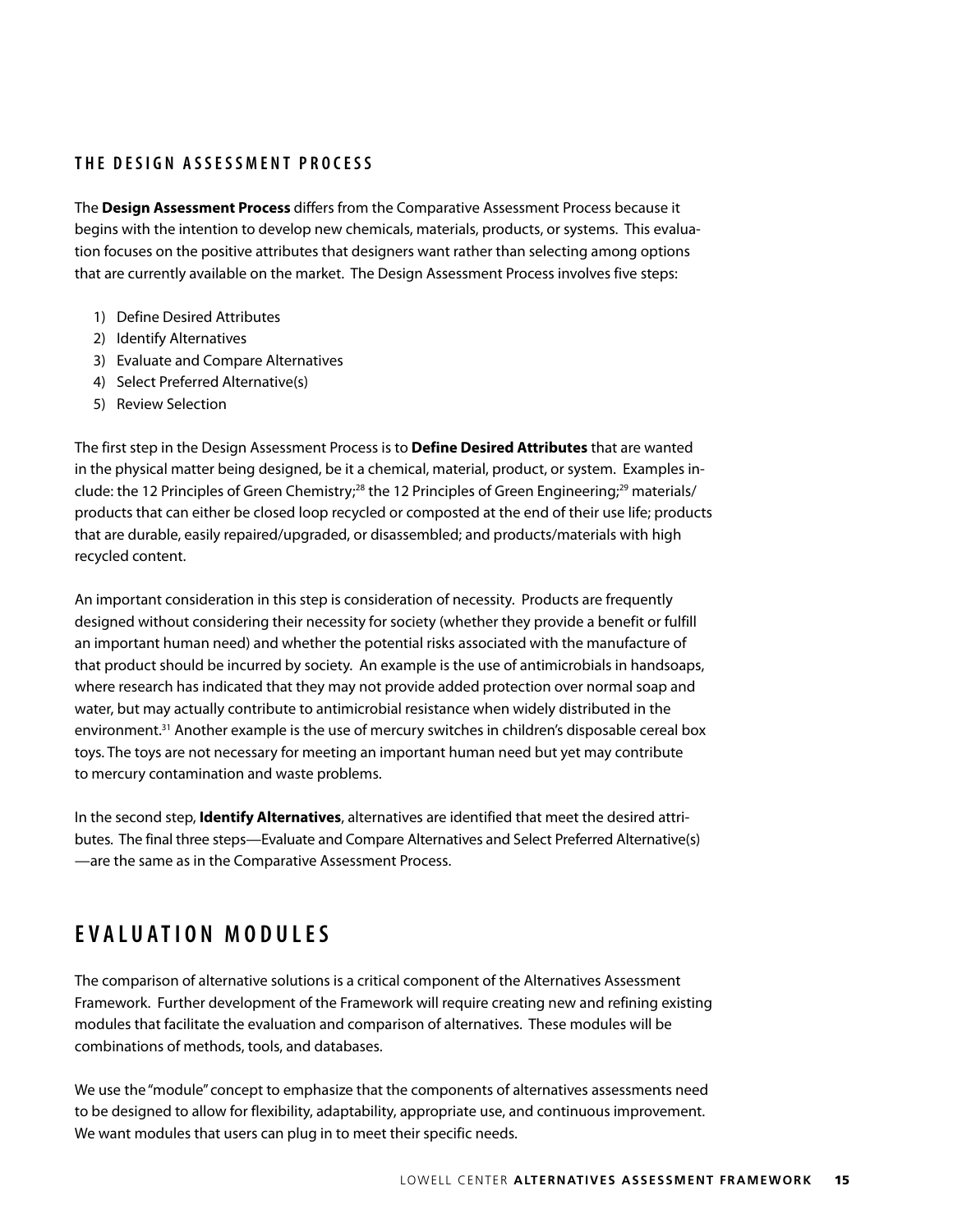

While there may be other areas of interest in evaluating alternatives, the Lowell Center Alternatives Assessment Framework identifies the need for evaluation modules in four areas:

- Impacts on human health and the environment
- Social justice impacts
- Technical performance
- Economic feasibility

This section differs from the preceding sections in that it outlines a sketch of possible directions for action rather than a proposed set of actions because at this moment in time there are no clear choices as to which methods and tools are most appropriate (for given applications) for each of the evaluation modules. This is especially true for the Human Health and the Environment module and the Social Justice module, where methods and tools are more novel and less widely used than the methods/tools available for evaluating Technical Performance and Economic Feasibility. We emphasize the open source nature of this framework because we recognize that significant research and development is needed to create the tools needed for performing comprehensive Human Health and the Environment and Social Justice evaluations.

# **Human Health and the Environment**

No dominant method has emerged for evaluating and comparing chemical or material hazards. Rather there are many assessment methods and tools that are available for defining and comparing the hazards associated with chemicals including:

- The "Evaluation Matrix" developed for the German Federal Environmental Agency.
- "Quick Scan" developed by The Netherlands.
- "PRIO" developed by the Swedish Chemicals Inspectorate (KemI).
- "The Column Model" developed by the German Institute for Occupational Safety (BIA).
- The "Pollution Prevention Options Analysis System" (P2OASys) developed by the Massachusetts Toxics Use Reduction Institute.
- The "Cradle to Cradle Design Protocol" developed by McDonough Braungart Design Chemistry (MBDC). The MBDC Cradle to Cradle Design Protocol also encompasses material and product assessment.
- The "Chemicals Assessment and Ranking System (CARS) designed by the Zero Waste Alliance.
- The "P2 Framework Models" developed by the US Environmental Protection Agency, which includes "EPI Suite," ECOSAR Aquatic Toxicity,""OncoLogic," and the "PBT Profiler."
- The Cleaner Technologies Substitutes Assessment (CTSA) method developed by the US EPA DfE Program and the University of Tennessee Center for Clean Products and Clean Technologies.
- The US EPA's chemical alternatives assessment developed in *Furniture Flame Retardancy Partnership: Environmental Profiles of Chemical Flame-Retardant Alternatives for Low-Density Polyurethane Foam* (2005).
- The "GreenList" Process developed by the SC Johnson Company.

Some of these tools are proprietary—CARS, MBDC Protocol, and P2OASys—while others are publicly available.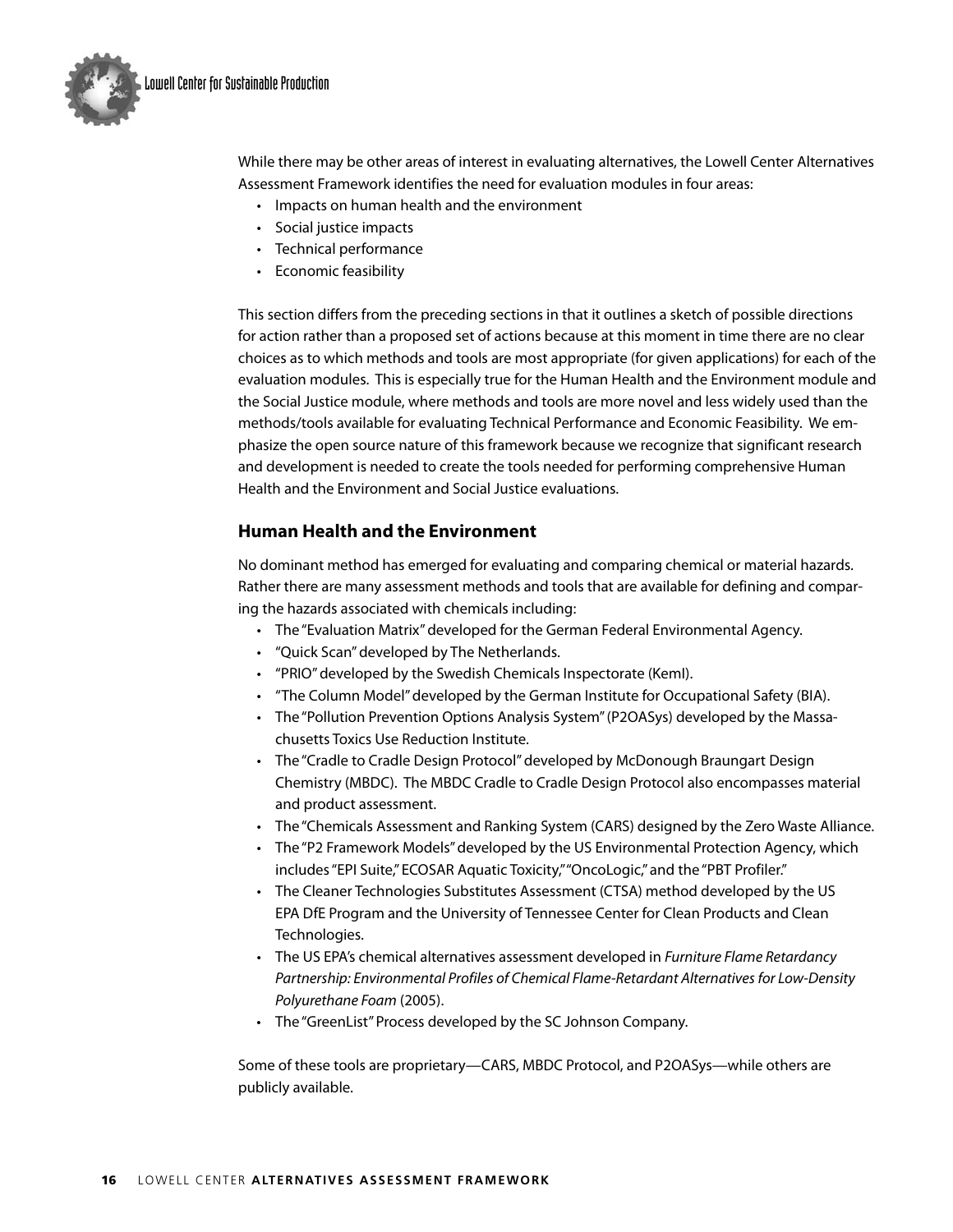A significant challenge to the evaluation of alternatives is that the hazards posed by many chemicals have never been comprehensively tested. The US Environmental Protection Agency's (US EPA) High Production Volume (HPV) Challenge Program is a start in the direction of compiling better test data on roughly 2,000 chemicals used or imported into the United States in quantities equal to or greater than one million pounds per year. In addition, the US EPA has developed a set of tools—the "P2 Framework Models"—for predicting the likely hazards of a chemical based upon structure activity relationships. These tools and the HPV data, while imperfect, represent an important step towards developing more comprehensive hazard data on chemicals.

For product assessment the dominant method is life cycle assessment or LCA. The strengths of LCA include that it is a well-defined method, applies a life cycle perspective to a defined functional unit, and can be quite effective in assessing attributes for which there is readily available and quantifiable data that can be translated into common units (e.g., climate change gases). The weaknesses of LCA include: lack of transparency (a single number answer can hide the values, assumptions inherent in the analysis and trade-offs between options), difficulty in establishing boundaries for analysis, orientation towards the hazards of pollutants rather than the hazards of chemicals in production (which fosters a pollution control rather pollution prevention mindset), generally poor handling of recycling issues, and significant costs.

The shortcomings of LCA highlight the need to clearly define the applications for which LCAs are most appropriate (e.g., evaluating impacts of energy use) and for developing methods that are better suited to evaluating hazards of chemicals, materials, and products.

#### **Social Performance**

Social performance assessments over the past 15 years have focused on corporate behavior. For example, the Global Reporting Initiative (GRI) has developed social (as well as economic and environmental) performance indicators for individual corporations. The social indicators encompass four broad areas of concern: a) labor practices and decent work; b) human rights; c) society; and d) product responsibility. "Labor practices and decent work" covers employment, labor/management relations, health and safety, training and education, and diversity and opportunity. "Human rights" covers strategy and management, non-discrimination, freedom of association and collective bargaining, child labor, forced and compulsory labor, disciplinary practices, security practices, and indigenous rights. "Society" covers community, bribery and corruption, political contributions, competition, and pricing. "Product responsibility" covers customer health and safety, products and services, advertising, and respect for privacy. 31

Prior to the emergence of social performance indicators for corporations, the trend in social performance assessments in the material economy focused on technology assessments, especially of technological systems with broad societal significance like nuclear power. 32 These technology assessments focused on how technologies affect communities, social interactions, and political institutions. The current debates over the use of genetically modified organisms (GMOs) and nanotechnology follow in this tradition of broad technology assessment.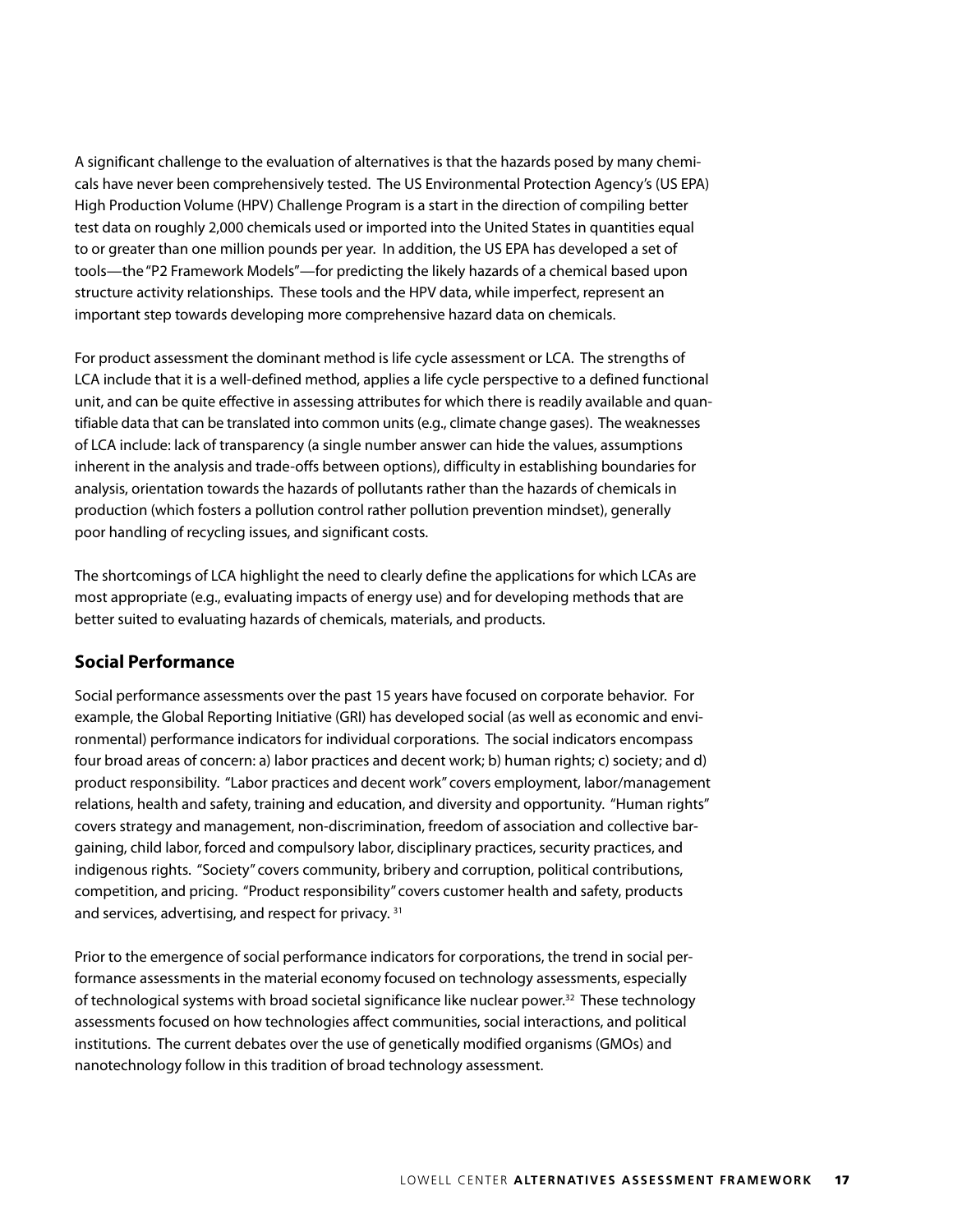

An important next task in the development of this Alternatives Assessment Framework is to develop a social justice module that builds from the work on social performance indictors and technology assessments and applies it to the assessment of alternative chemicals, materials, and products.

# **Technical Performance**

Technical performance assessments are essential to ensuring that alternative solutions meet or exceed the performance of existing products. An alternative is not viable if it does not achieve this end. The depth of technical performance assessment needed will vary with the end user, the degree to which readily available and tested products are already on the market, and the availability of technical data. Exhaustive technical assessments are not needed or useful in every situation.

**Market Assessments** seek to determine if alternatives exist on the market. At the most basic level, the mere presence of an alternative on the market and in competition with the product, chemical, or material of concern for exactly the same end use can be sufficient to state that technically viable alternatives exist. For some government decisions, market assessments are sufficient for their needs.

**Research and Development (R&D) Assessments** assess the likelihood that a technically viable alternative is in the R&D pipeline. R&D assessments are similar to market assessments in that they seek to identify the availability of products, although in the R&D pipeline rather than already on the market. The need for R&D assessments emerges when alternatives to products of concern either do not exist on the market or exist but are unacceptable due to cost, technical performance, social justice impacts, or environmental/human health impacts.

**Detailed Technical Assessments by Product End Users** are often required to determine if the product meets the needs of the end user. As noted above, the need for exhaustive technical assessments will vary depending on market adoption of an alternative and the availability of relevant technical data. The US EPA in its performance assessment module (of the Cleaner Technologies Substitute Assessment methodology) developed a 17-step process for evaluating technical performance that consisted of: 1) developing a performance protocol for evaluating products (11 steps); 2) developing supplier and observer data sheets for collecting consistent data across suppliers and products; and 3) testing and comparing performance results (4 steps).<sup>33</sup>

**Technical Assessments for Regulatory Decisions.** What is the technical and environmental performance of alternatives for an entire industry sector? When writing regulations the US EPA performs exhaustive assessments of technologies that are available or in development for meeting specific environmental performance goals within an industry sector. For example, when developing water effluent regulations for the pulp and paper industry in the 1990s, the US EPA produced a 200 page report on the availability, technical performance, cost, and environmental performance of pollution prevention technologies for the pulp and paper industry.<sup>34</sup>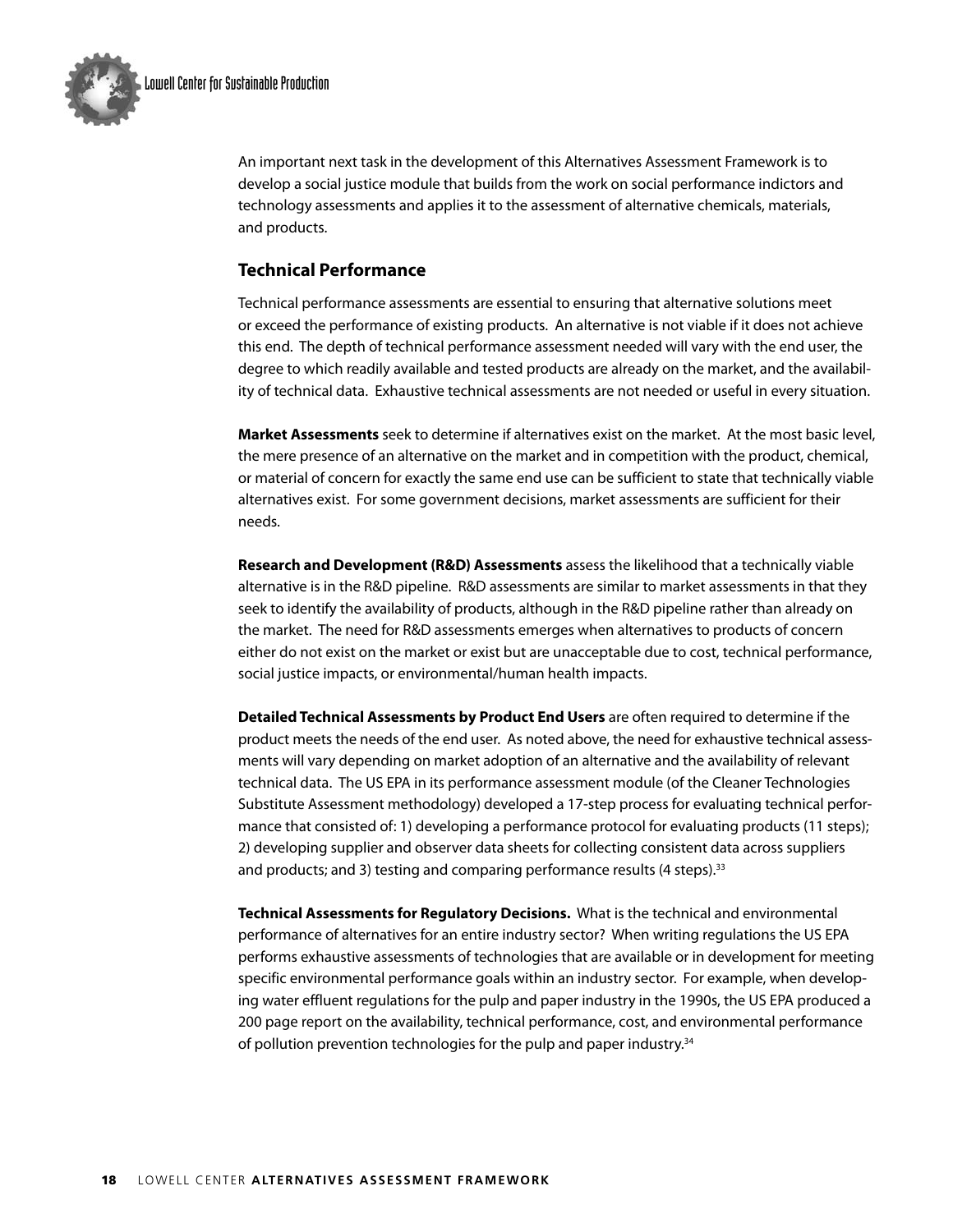# **Economic Feasibility**

The level of economic assessment needed for informing alternatives selection will vary with end users—including regulators, institutional/business, consumers, and technology change advocates (such as non-governmental organizations). Economic feasibility assessments are performed at a variety of levels, ranging from quick market assessments to detailed industry-wide cost/benefit analyses:

**Market Assessment.** Does the alternative exist on the market? At the most basic level the mere presence of a product on the market means it is economically viable for some segment(s) of the economy. The market viability of an alternative will range from niche premium markets to direct price competition with the product of concern.

**Cost Assessment.** How much does the alternative cost relative to the chemical, material, or product of concern? Cost assessments will range from direct price comparisons to life cycle cost assessments (also known as "environmental cost accounting" or "total cost accounting"). A direct price comparison assesses the economic viability of an alternative simply in terms of product price—more, less, or the same -- relative to the product of concern. Life cycle costing is a holistic assessment of the comparative cost of alternatives to products of concern, including: product price; operation, maintenance, and repair costs over the life of the product; cost of regulatory compliance, disposal and other potential liabilities; and the use of long-term financial indicators (e.g., net present value, internal rate of return, and profitability index). The US EPA promotes the development and use of environmental accounting tools through its Environmental Accounting Project and developed a module for performing cost assessments as part of its Cleaner Technologies Substitute Assessment methodology. $^{35}$ 

**Cost/Benefit Analysis.** What are the costs and benefits of technology change (often defined in terms of regulatory compliance) for an entire industry sector? Regulatory agencies, especially environmental regulatory agencies like the US EPA, frequently perform detailed analyses of the costs of technology change to comply with a new regulation as well as the environmental benefits of implementing the regulation. The US EPA refers to these as "regulatory impact analyses." These cost/ benefit analyses forecast industry-wide impacts for a handful of regulatory scenarios based upon the level of pollution allowed.

Compliance cost variables may include industry-wide (i.e., across an entire industry sector such as pulp and paper manufacturing) capital costs, operations and maintenance costs, annualized costs, plant closing, and job loss for each regulatory alternative. As an example, the monetized compliance benefits when the US EPA calculated the benefits of updated water effluent regulations for the pulp and paper industry included human cancer risk reductions, acute health benefits, agricultural benefits, aquatic health benefits, and avoided costs for sludge disposal. In the monetization of benefits, many benefits remain unquantified due to lack of data. For example in the case of the pulp and paper analysis the following benefits were not quantified: non-carcinogenic effects of exposure to hazardous air pollutants and water pollutants other than dioxin; chronic effects of exposure to volatile organic compounds; effects of exposure to sulfur emissions; as well as the many intangibles including benefits of in-stream uses like swimming; near-stream uses like picnicking and wildlife observation; aesthetic benefits of residing, working, or traveling near water; and intergenerational equity benefits.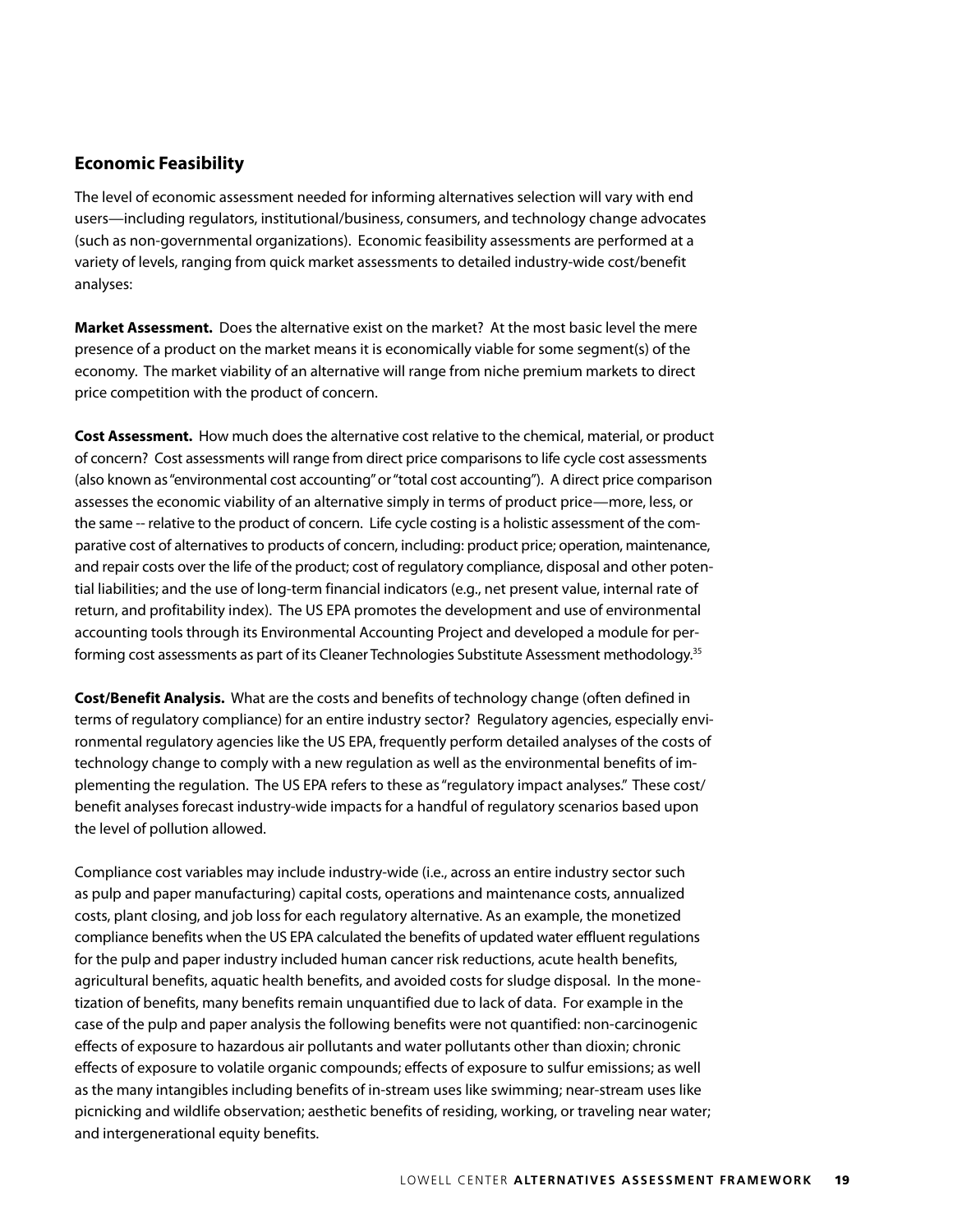

### **Notes on Economic Assessments**

A challenge in performing economic assessments is that the price of alternatives is not static. As demand grows and manufacturers achieve economies of scale, prices decline. Additionally, institutional consumers that purchase in large volumes receive volume purchasing discounts and can also drive firms to innovate—developing new price competitive products—to capture new market share. If a large institutional consumer has a strong interest in a particular alternative for example detergents made without nonylphenol ethoxalates—they are likely to receive them at a reasonable cost if they can ensure a large and regular purchase. Similarly in the case of regulatory compliance, regulatory agency forecasts of cost compliance may often be inflated in comparison to actual costs of compliance as implementing firms innovate and suppliers drop the prices of their products.

Limitations of the cost-benefit analysis appear when the methods ignore the reality that the cost of replacing a high hazard chemical may serve as insurance against a company's brand being scandalized in the public because of the use of a hazardous chemical. In the auto industry some producers follow a "zero faults approach"—i.e., avoid chemical scandal—because the costs of tarnishing brand image are in the long term much higher than eliminating the use of the high hazardous chemical. Thus the choice between a cost-benefit analysis or a zero (chemical) faults approach is a strategic decision. It might be that in the long term the zero faults approach is more economically beneficial to a firm than a cost-benefit approach.

# **S u M M A R y**

The Lowell Center Alternatives Assessment Framework is an effort to bring the disparate elements of alternatives assessment efforts under a single open-source umbrella. Values, long-term vision and goals, toxicity concerns, and social justice impacts have often been ignored in current efforts to identify and compare safer alternatives. The Lowell Center Alternatives Asssessment Framework is an initial step at defining a comprehensive approach for creating more environmentally appropriate and socially just products.

The Lowell Center considers this publication of the Alternatives Assessment Framework a first edition. As an open source tool we encourage people in firms, organizations, and governments to use it, adapt it, and expand on it. The Lowell Center is following up this publication with projects to more fully develop several of the evaluation modules and to apply the Framework. As we begin to apply this framework and work with others, we hope to develop and deepen the approaches. We hope that as others use this or similar frameworks, they will share their expansions and alternations. At some future date, the Lowell Center will reissue this document, more fully developed by further experience.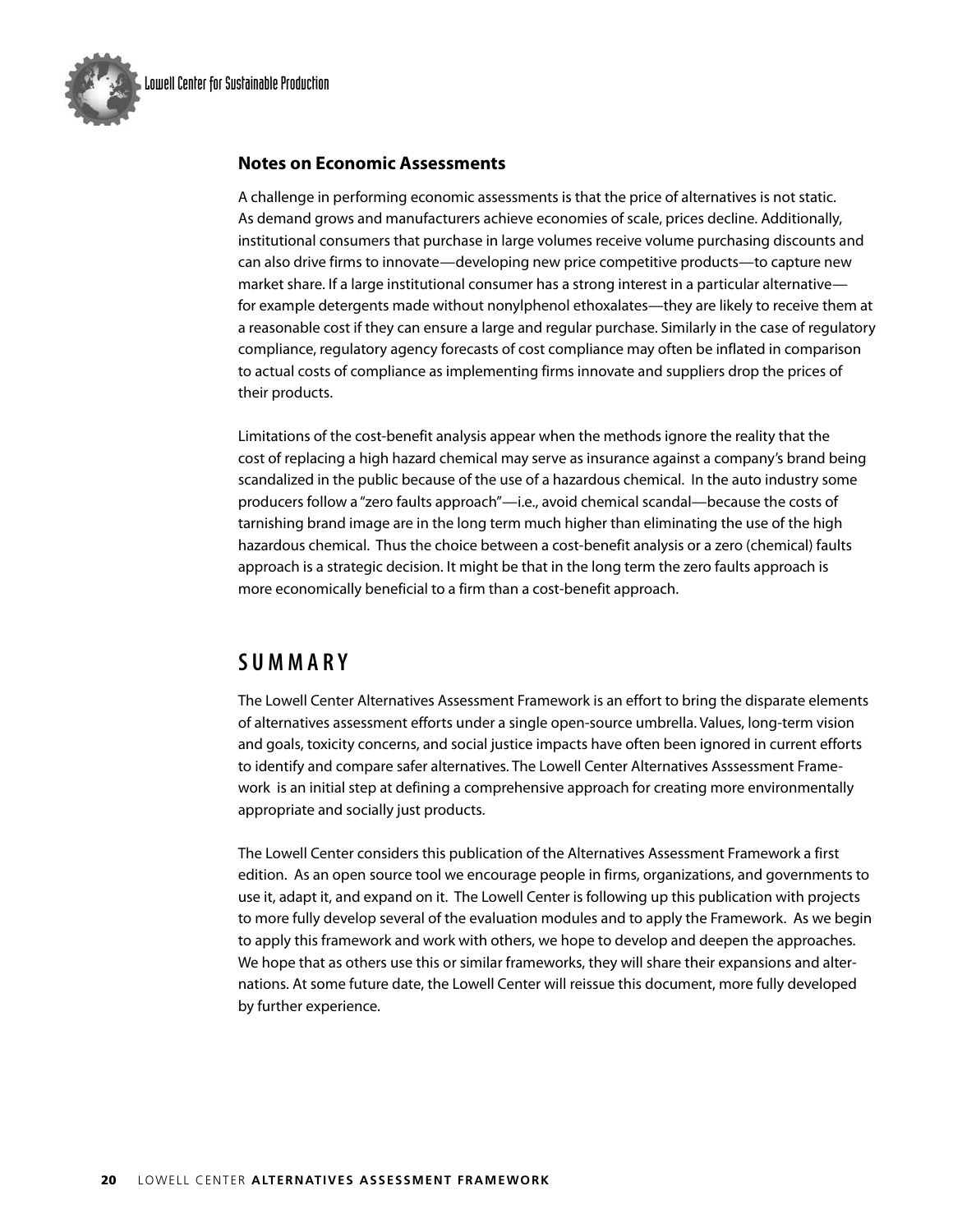# **e n D n o TeS**

- 1 The outcomes of that meeting as well as the background research that informs this Alternatives Assessment Framework can be found at: *http://chemicalspolicy.org/downloads/ alternativesassessmentfinalreport\_000.pdf*.
- 2 OSHA Hazard Communication Standard (HCS), Subpart Z, Toxic and Hazardous Substances, 29 CFR 1910.1200, Section "c", "Definitions."
- 3 Organisation for Economic Co-operation and Development (OECD), 2003, *Descriptions of selected key generic terms used in chemical hazard/risk assessment* (Paris: OECD).
- 4 G&C Merriam Company, 1976, *Webster's Third New International Dictionary* (Springfield, MA: G&C Merriam Company).
- 5 Ibid.
- 6 Op cit., OECD, 2003.
- 7 For example, see the definition of "substitution" in: J. Lohse, et al., 2003, *Substitution of hazardous chemicals in products and processes*, compiled by Ökopol GmbH and Kooperationsstelle Hamburg for the European Union Directorate General Environment, Nuclear Safety and Civil Protection of the Commission of the European Communities (Hamburg: Ökopol GmbH), p. i.
- 8 See J. Tickner and K. Geiser, 2004, The precautionary principle stimulus for solutions and alternatives-based environmental policy. *Environmental Impact Assessment Reviews*. Vol. 24. pp. 801-824.
- 9 Mary O'Brien, 2000, *Making better environmental decisions: an alternative to risk assessment* (Cambridge: MIT Press).
- 10 "Environmental" is broadly construed here to include human health and the natural environment.
- 11 "Products" includes both tangible goods as well as services.
- 12 This section is excerpted in part from M. Rossi, J. Tickner, and S. Edwards, 2004, "Setting the context for the Lowell workshop on designing safer alternatives: chemicals, materials + products" (Lowell: Lowell Center for Sustainable Production).
- 13 Examples of chemicals as product include: intermediates, process aids (e.g., chlorinated solvents in degreasing), disinfectants, cleaning products, etc. In such instances, chemicals are considered either singly or often as a mixture of chemicals.
- 14 Industrial hygiene hierarchy of controls: substitute to reduce or eliminate exposure, engineering controls (e.g., ventilation), and personal protection controls (e.g., goggles or masks).
- 15 Waste management hierarchy: prevent, reuse, recycle, incinerate, and landfill.
- 16 Adapted from the definition of "toxics use reduction" as defined by the Massachusetts Toxics Use Reduction Act of 1987.
- 17 Adapted from Wingspread Statement on Precautionary Principle (January 25, 1998); see C. Raffensperger and J. Tickner (eds.), 1999, *Protecting public health and the environment: Implementing the precautionary principle* (Washington, DC: Island Press), Appendix A.
- 18 J. Lohse, et al., 2003, *Substitution of hazardous chemicals in products and processes*, compiled by Ökopol GmbH and Kooperationsstelle Hamburg for the European Union Directorate General Environment, Nuclear Safety and Civil Protection of the Commission of the European Communities(Hamburg:Ökopol GmbH).
- 19 See for example: J.A. Todd and M.A. Curran (eds.), 1999, *Streamlined life-cycle assessment: a final report from the SETAC North America streamlined LCA workgroup* (Pensacola: SETAC).
- 20 Swedish Environmental Objectives Council, 2004, *Sweden's environmental objectives—a shared respon-sibility* (Bromma, Sweden: Swedish Environmental Protection Agency), p. 6. See also, www.miljomas.nu/english/english.php
- 21 Ibid, p. 10.
- 22 Ibid, p. 9.
- 23 Developed by McDonough Braungart Design Chemistry (MBDC).
- 24 The Ecology Center, 2005, *Moving towards sustainable plastics: a report card on the six leading automakers* (Ann Arbor: The Ecology Center).
- 25 Quoted bullets are from Chapter 4 in: Swedish Environmental Objectives Council, 2004, *Sweden's environmental objectives are we getting there?*(Bromma, Sweden: Swedish Environmental Protection Agency).
- 26 See "Defining the Terrain of Chemicals, Materials, and Products" section of the Introduction for further details on the distinction between chemicals, materials, and products.
- 27 Source: *http://www.epa.gov/dfe/pubs/tools/ctsa/ch10/ch10.htm*.
- 28 P. Anastas and J. Warner, 1998, *Green chemistry: theory and practice* (New York: Oxford University Press).
- 29 P.T. Anastas and J.B. Zimmerman, 2003, 12 principles of green engineering, *Environmental Science and Technology*, 37 (3): 94A-101A.
- 30 Levy, S. B. 2001. Antibacterial Household Products: Cause for Concern. Emerging Infectious Diseases 7(3, Supplement): 512-515
- 31 Global Reporting Initiative (GRI), 2002, *Sustainability reporting guidelines*, *http://www.globalreporting.org/guidelines/2002/GRI\_ guidelines\_print.pdf.*
- 32 For example, see Langdon Winner, 1986, *The whale and the reactor: a search for limits in an age of high technology* (Chicago: The University of Chicago Press).
- 33 See US EPA Cleaner Technologies Substitute Assessment performance assess module at *http://www.epa.gov/dfe/pubs/ tools/ctsa/ch7/mod7-2.pdf*
- 34 US EPA, Office of Pollution Prevention and Toxics, 1993, *Pollution prevention technologies for the bleached kraft segment of the U.S. pulp and paper industry* (EPA/600/R-93/110).
- 35 For environmental accounting see *http://www.epa.gov/ opptintr/acctg/resources.htm* and for the US EPA Cleaner Technologies Substitute Assessment cost analysis module see *http://www.epa.gov/dfe/pubs/tools/ctsa/ch7/mod7-3.pdf*.